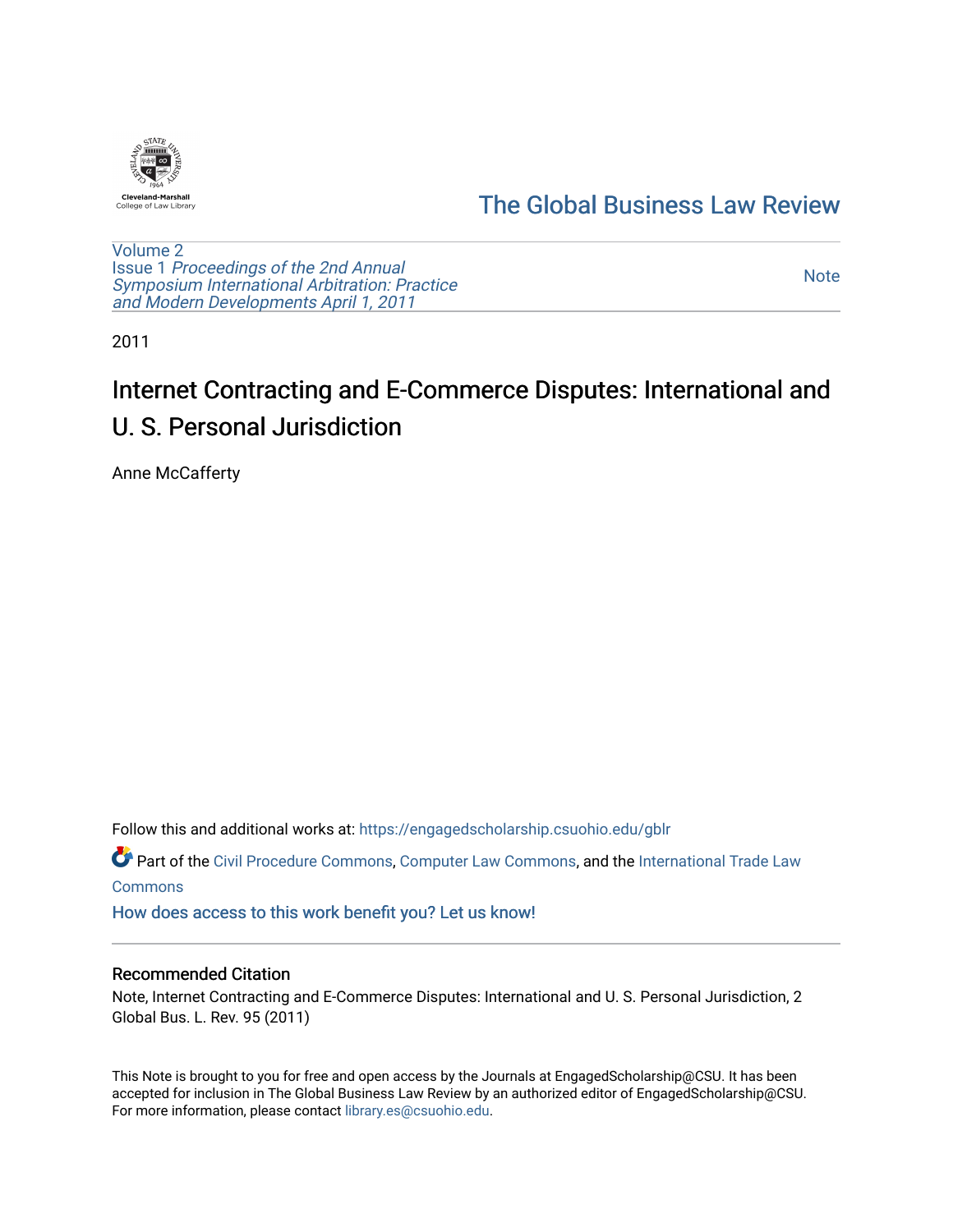# **INTERNET CONTRACTING AND E-COMMERCE DISPUTES: INTERNATIONAL AND UNITED STATES PERSONAL JURISDICTION**

# ANNE MCCAFFERTY<sup>†</sup>

| L    |                |                                                        |  |
|------|----------------|--------------------------------------------------------|--|
| Н.   |                |                                                        |  |
|      | A.             | The Evolution of Personal Jurisdiction in the          |  |
|      |                |                                                        |  |
|      | В.             | State Long-Arm Statutes: The Bedrock for               |  |
|      |                |                                                        |  |
|      |                | $\mathbf{1}$                                           |  |
|      |                | 2                                                      |  |
|      | $C_{\cdot}$    |                                                        |  |
|      |                | $\mathbf{1}$                                           |  |
|      |                | 2.                                                     |  |
|      |                | Alternative Means of Asserting Personal<br>3.          |  |
|      |                | Jurisdiction in International Cases  109               |  |
|      | D.             | E-Commerce: Contracting through the Internet 111       |  |
|      |                | Types of E-Commerce Transactions and the<br>$1_{-}$    |  |
|      |                | Problems Resulting from Their Use 112                  |  |
|      |                | 2.                                                     |  |
|      |                | 3.                                                     |  |
|      | E.             | Scholarly Suggestions and International Proposals  115 |  |
|      |                | $\mathbf{1}$                                           |  |
|      |                | 2.                                                     |  |
|      |                | The "Notice and State Sovereignty" Approach 117<br>3.  |  |
| III. |                | ARGUMENT.                                              |  |
|      | A.             |                                                        |  |
|      | В.             | Statutory Language and Its Meaning  119                |  |
|      | $\overline{C}$ | Why This Method Should Be Adopted  120                 |  |
| IV.  |                |                                                        |  |

# I. INTRODUCTION

Defined as "[a] court's power to bring a person into its adjudicative process [by asserting] jurisdiction over a defendant's personal rights, rather than merely over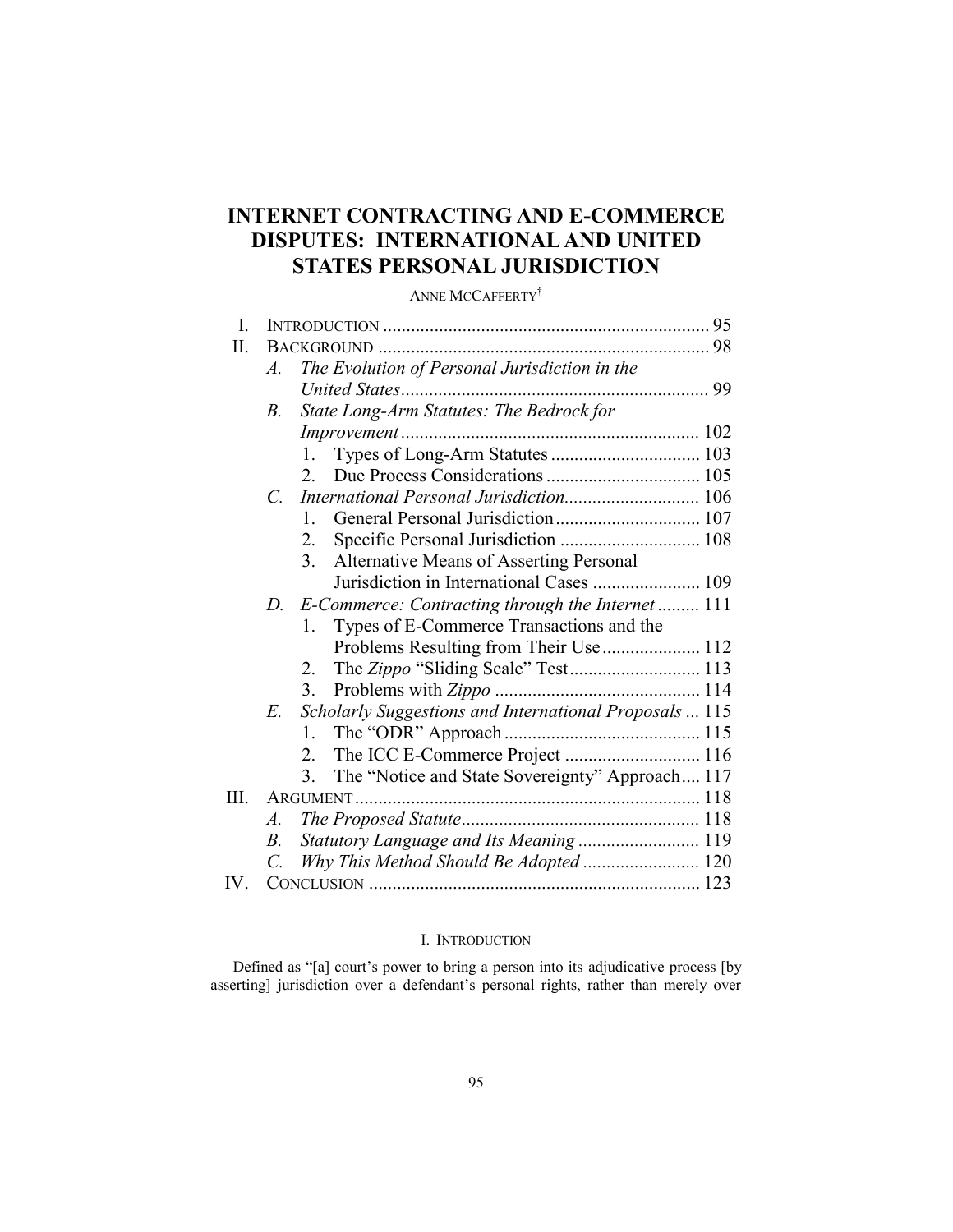property interests,"<sup>1</sup> personal jurisdiction, or "in personam" jurisdiction, and its broadly interpreted principles have consistently proven to be a muddy field for courts within the United States. Even more complicated is the application of these principles to foreign defendants. From the mid-nineteenth century decision in Pennoyer v. Neff<sup>2</sup> to the more recent *International Shoe Co. v. Washington*,<sup>3</sup> defendants have been subject to a variety of tests and criteria for determining the most critical of questions in a judicial dispute: where can I be required to litigate?

An inquiry into current personal jurisdiction case law results in a fairly standardized procedure for establishing a forum within the U.S. in contract disputes. Forum selection clauses, while occasionally held to be unconscionable, have proven useful in a variety of industries.<sup>4</sup> Additionally, modern tests determining whether sufficient "minimum contacts" exist with a particular state have invariably been upheld as authoritative.<sup>5</sup> While the involvement of corporations as parties to a suit

- $1$  BLACK's LAW DICTIONARY 709 (8th ed. 2005).
- 2 Pennoyer v. Neff, 95 U.S. 714 (1878).
- <sup>3</sup> International Shoe v. Washington, 326 U.S. 310 (1945).

<sup>4</sup> There are several methods for determining the enforceability of forum selection clauses, though the Federal District Court in Rhode Island has instituted a nine-factor test for assessing reasonableness:

- 1. The identity of the law which governs the construction of the contract;
- 2. The place of execution of the contract(s);
- 3. The place where the transactions have been or are to be performed;
- 4. The availability of remedies in the designated forum;
- 5. The public policy of the initial forum state;
- 6. The location of the parties, the convenience of prospective witnesses, and the accessibility of evidence;
- 7. The relative bargaining power of the parties and the circumstances surrounding their dealings;
- 8. The presence or absence of fraud, undue influence or other extenuating (or exacerbating) circumstances; and
- 9. The conduct of the parties.

D'Antuono v. CCH Computax Systems, Inc., 570 F. Supp. 708, at 712 (D.R.I. 1983).

For the purposes of this paper, those situations in which forums selection clauses apply to ecommerce transactions are not considered. This paper focuses instead on contractual situations where forum selection clauses did not exist in the agreement or were held to be unconscionable.

5 *See International Shoe*, 326 U.S. at 316. *See infra* p. 6 (explanation of the "minimum contacts" test).

<sup>†</sup> J.D. Candidate, Cleveland State University, Cleveland-Marshall College of Law, Class of 2012. The author wishes to thank her family and friends for their unwavering support, and Professor Susan J. Becker for her essential guidance and encouragement throughout the writing process.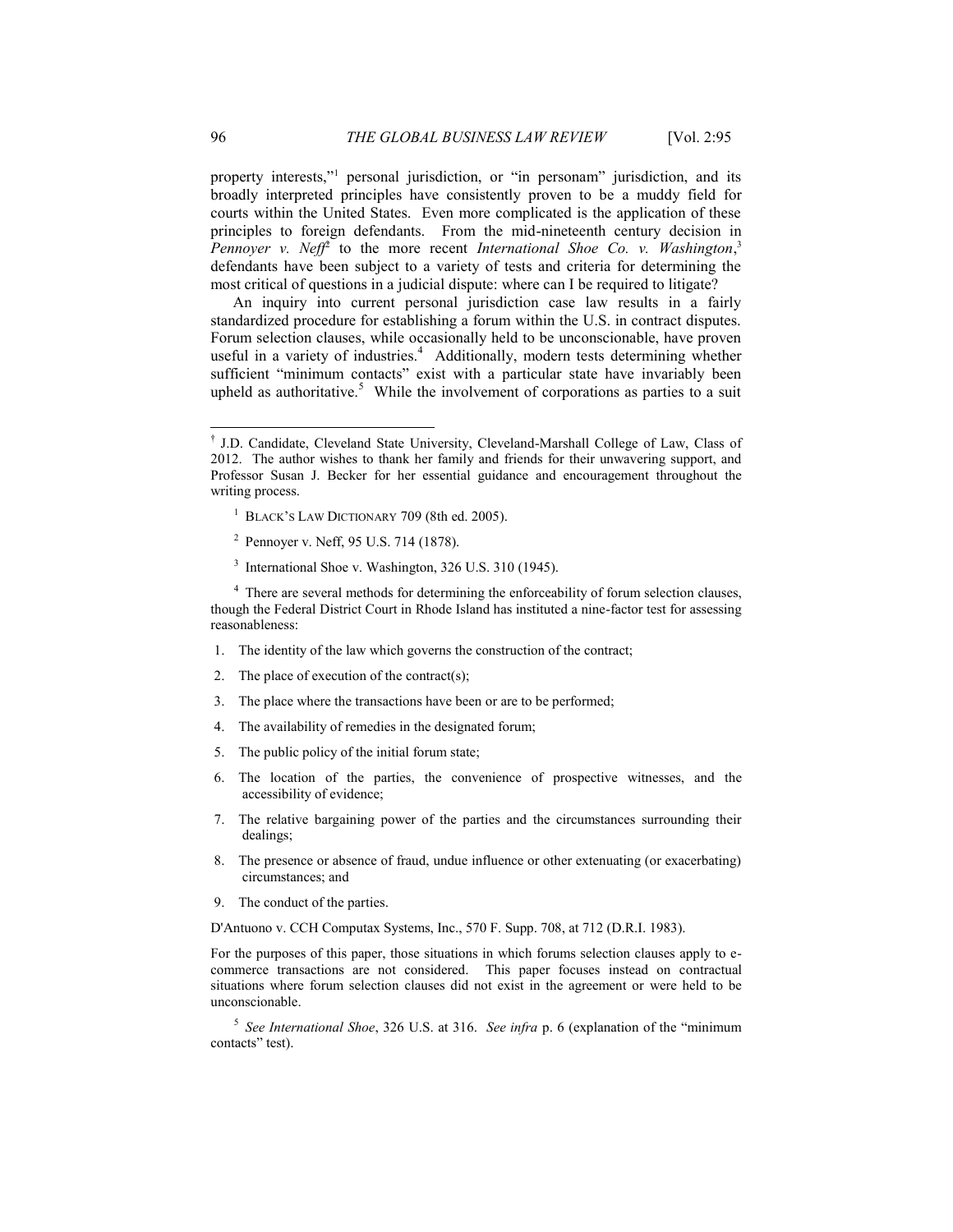instead of individuals leaves an arbiter with a slightly more varied array of outcomes, forum selection may eventually be settled using "traditional notions of fair play and substantial justice."<sup>6</sup> Most importantly, states have adopted long-arm statutes, allowing courts to acquire jurisdiction over anyone who conducts business within that state. Federal procedures for assessing personal jurisdiction also rely heavily upon these state statutes.

In cases involving international defendants, a variety of bases have been deemed appropriate for a U.S. court to assert personal jurisdiction, including nationality, domicile,<sup>8</sup> "purposeful availment,"<sup>9</sup> and a number of federal statutes.<sup>10</sup>

With the explosion of the Internet and the resulting expansion of international business transactions via the Web, courts have struggled to adapt traditional modes of adjudication consistent with established common, statutory and international law. Internet transactions—now known as e-commerce—involve the "practice of buying and selling goods and services through online consumer services on the Internet."<sup>11</sup> In a sphere of commerce apparently limitless in its reach, this article explores the modern abyss of personal jurisdiction in e-commerce disputes. An analysis leads to the following proposal: the U.S. should adopt a federal long-arm statute that includes an e-commerce provision, allowing courts to effectively and systematically evaluate the propriety of personal jurisdiction in Internet commerce disputes. The new statute would apply in international cases between the U.S. and its contracting partner states to bolster the effectiveness of the long-arm statute provisions on personal jurisdiction in e-commerce.

To reach this conclusion, an analysis of modern personal jurisdiction is necessary. Section II of this article provides a history of personal jurisdiction in contract cases within the U.S. and outside its boundaries, including traditional methods for resolving disputes and the status of current state long-arm statutes. Section II also addresses issues of cyberspace, including common forms of Internet contracting and the resulting discord arising out of a lack of uniform treatment among e-commerce disputes. Finally, this section takes into account previously published scholarly opinions on the subject of e-commerce and personal jurisdiction.

<sup>&</sup>lt;sup>6</sup> See International Shoe, 326 U.S. at 316. "Traditional notions of fair play and substantial justice" is more clearly explained in the Restatement (Second) Conflict of Laws: "No rule will be adopted initially unless it is in accord with contemporary views of what is fair and just. So, subject to exceptions stemming from the third factor to be mentioned, a state will lack jurisdiction to try a case in its courts if the advantages which trial in the state would afford one party are greatly outweighed by the hardship and inconvenience which would be suffered by the other." RESTATEMENT (SECOND) CONFLICT OF LAWS § 24 (1988).

<sup>&</sup>lt;sup>7</sup> See infra note 63 for a discussion of nationality.

<sup>8</sup> *See* Milliken v. Meyer, 311 U.S. 457, 462 (1940) (holding that "[d]omicile in [a] state is alone sufficient to bring an absent defendant within the reach of the state's jurisdiction for purposes of a personal judgment by means of appropriate substituted service."). *See also* RESTATEMENT OF THE LAW (SECOND) CONFLICT OF LAWS §11(1) (1988) ("Domicile is a place, usually a person's home, to which the rules of Conflict of Laws sometimes accord determinative significance because of the person's identification with that place.").

<sup>&</sup>lt;sup>9</sup> See infra p.11 for a discussion of purposeful availment.

<sup>&</sup>lt;sup>10</sup> *See infra* note 87 for a discussion of federal statutes.

<sup>&</sup>lt;sup>11</sup> BLACK's LAW DICTIONARY 434 (8th ed. 2005).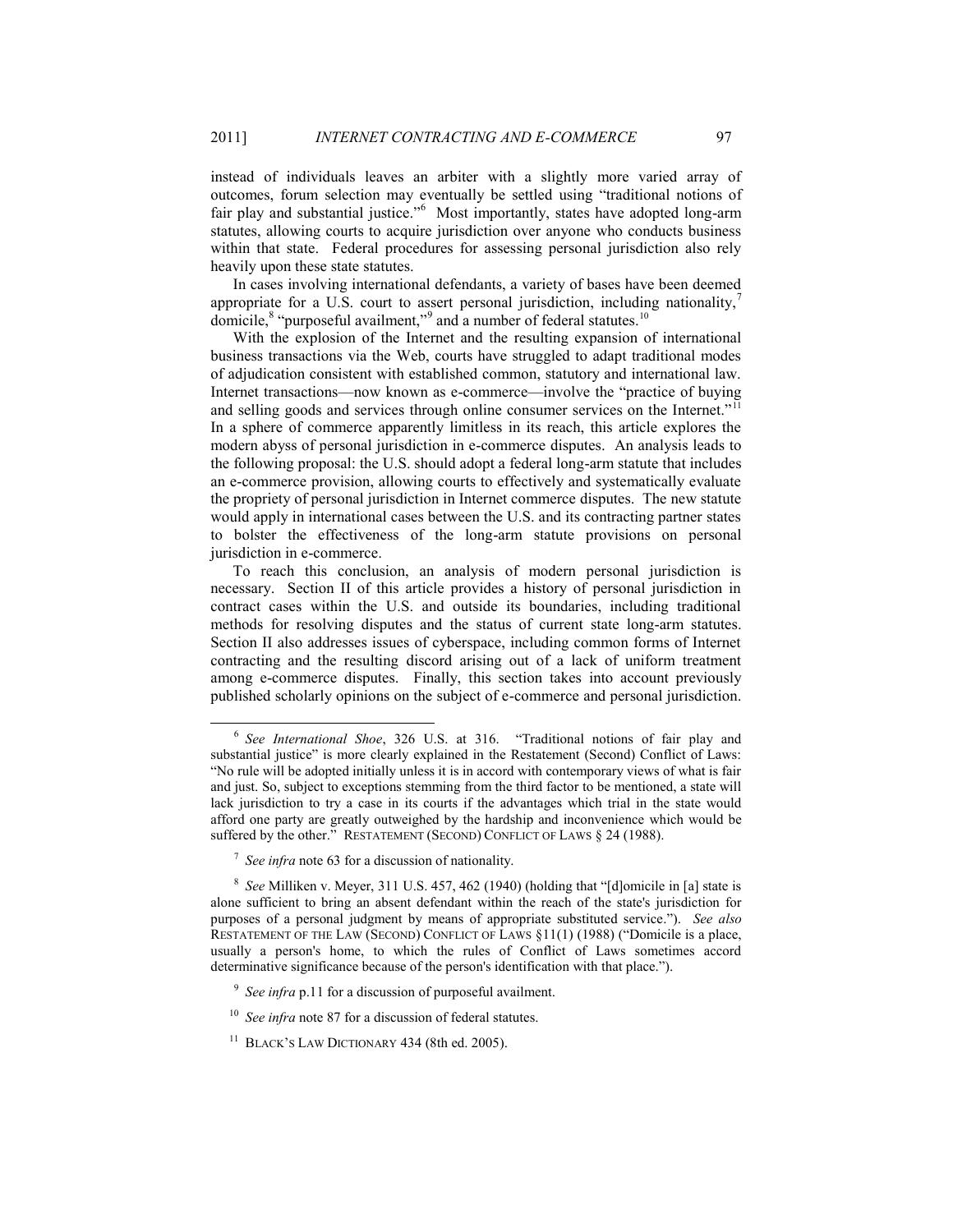In examining these various proposals for a remodeled system, the ultimate conclusion reached is that acceptance of a newly formulated federal long-arm statute and its further application to e-commerce disputes provides the most effective way to resolve this highly complicated problem. Therefore, Section III offers an argument for the adoption of a federal long-arm statute, providing a model statute, explaining its terminology, and showing its international significance.

#### II. BACKGROUND

United States courts generally categorize judicial jurisdiction in three ways: those circumstances in which power is asserted based on an individual's person or assets (*in personam*, or personal jurisdiction), those looking to previous claims of interest in specific pieces of property (*in rem* jurisdiction), or occasions in which an individual attempts to take property as collateral for a pending, unrelated claim involving the owner of that property (*quasi in rem* jurisdiction).<sup>12</sup> Though any of these three jurisdictional bases may apply in a given business context, this paper focuses on personal jurisdiction as it relates to the adjudication of contractual relationships made internationally through e-commerce.

In the realm of e-commerce, there are two basic contractual forms: business-tobusiness and business-to-consumer.<sup>13</sup> Business-to-business contracts include vertically and horizontally integrated markets with businesses buying from and selling to each other.<sup>14</sup> Business-to-consumer contracts, on the other hand, involve the seller of a good or service bringing the contracted thing directly to the consumer, each deriving benefit from the transaction through an exchange of goods or services and money.<sup>15</sup>

For the purposes of this paper, a focus on business-to-consumer contracts will be most constructive, this being the relationship that leads to litigation more often than associations between two businesses. To give this concept weight, especially in the sphere of international business, consider the following scenario: Seller (S) manufactures widgets in his home country of France and advertises them globally through ads circulating various websites. Buyer (B), an individual living in the U.S., is interested in purchasing some of these widgets. Through an electronic agreement (meaning a contract conducted over the Internet, accompanied by party's electronic signature<sup>16</sup>), B contracts to buy several widgets. However, when they arrive, they are defective and do not suit B's intended purpose. The question is, may B successfully bring S to court in the U.S. to recover his losses? Do factors such as S's advertising strategy through the Web affect the outcome? This paper helps to answer these questions, describing the standards involved in adjudicating with foreign defendants where personal jurisdiction over the defendant is made appropriate by the formation of an e-commerce relationship.

<sup>&</sup>lt;sup>12</sup> See GARY B. BORN & DAVID WESTIN, INTERNATIONAL CIVIL LITIGATION IN UNITED STATES COURTS: COMMENTARY AND MATERIALS 28 (2d ed. 1994).

<sup>&</sup>lt;sup>13</sup> E-COMMERCE LAW & BUSINESS § 1.02[A], at 1-5 (Mark E. Plotkin, ed. 2003).

<sup>14</sup> *See id*. § 1.02[A][1], at 1-5.

<sup>15</sup> *See id*. § 1.02[A][2], at 1-9.

<sup>&</sup>lt;sup>16</sup> Electronic Signatures in Global and National Commerce Act (ESIGN), Pub. L. No. 106-229, 114 Stat. 464 (2000) (codified at 15 U.S.C. § 7001 *et seq*.).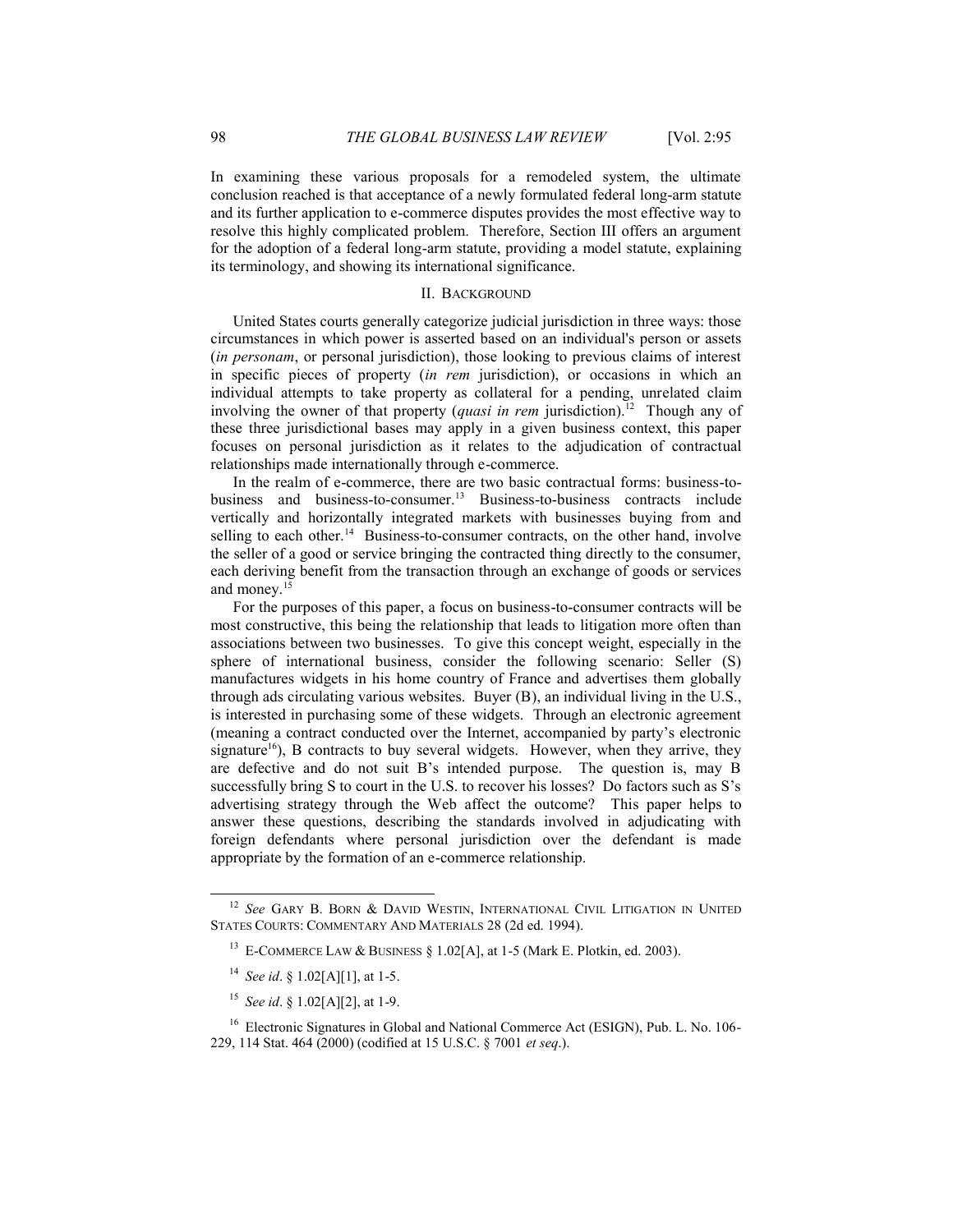To accurately depict the way in which current personal jurisdiction in the U.S. evolved—domestically and internationally—a historical account of this area of law is necessary.

# *A. The Evolution of Personal Jurisdiction in the United States*

Traditionally, a court's assertion of personal jurisdiction in the U.S. required the physical presence of the defendant to a suit in the forum state.<sup>17</sup> This geographybound prerequisite became impractical with the expansion of interstate commerce in the early Twentieth Century, forcing courts to consider cases in which contractual parties were not invariably immediate neighbors. Courts allowed a substantial degree of physical separation between parties, while attempting to safeguard a defendant's rights. The resulting personal jurisdiction standards placed greater emphasis on the Due Process Clause of the Fourteenth Amendment to the United States Constitution,<sup>18</sup> but no longer required a defendant to be physically present within a jurisdiction for personal jurisdiction to be appropriate.<sup>19</sup>

*International Shoe Co. v. Washington*, decided by the U.S. Supreme Court in 1945, significantly changed personal jurisdiction law.<sup>20</sup> International Shoe involved a Delaware corporation with its principal place of business in St. Louis, Missouri.<sup>21</sup> Though the company did not have any offices or make sales contracts in the state of Washington, several of the companies' salesmen resided there.<sup>22</sup> The state of Washington brought suit against International Shoe in state court, arguing that the company had made itself amenable to Washington courts by selling shoes there but failing to contribute to the state unemployment compensation fund.<sup>23</sup> International Shoe argued that Washington courts lacked jurisdiction over the company and its salesmen because its activities within that state were insufficient to constitute a "presence" there. $24$  In resolving this dispute, the Supreme Court announced the introduction of the "minimum contacts" test, stating that:

[D]ue process requires only that in order to subject a defendant to a judgment *in personam*, if he be not present within the territory of the

<sup>22</sup> *Id*.

<sup>&</sup>lt;sup>17</sup> *See generally Pennoyer*, 95 U.S. at 720. As illustrated in this seminal case, Nineteenth Century courts believed that "[t]he authority of every tribunal is necessarily restricted by the territorial limits of the State in which it is established." *Id*.

 $18$  U.S. Const. amend. XIV, § 1.

<sup>&</sup>lt;sup>19</sup> Burger King Corp. v. Rudzewicz, 471 U.S. 462, 476 (1985) ("Jurisdiction in these circumstances may not be avoided merely because the defendant did not physically enter the forum State. Although territorial presence frequently will enhance a potential defendant's affiliation with a State and reinforce the reasonable foreseeability of suit there, it is an inescapable fact of modern commercial life that a substantial amount of business is transacted solely by mail and wire communications across state lines, thus obviating the need for physical presence within a State in which business is conducted.").

<sup>20</sup> *See generally International Shoe*, 326 U.S. at 316.

<sup>21</sup> *Id*. at 313-14.

<sup>23</sup> *Id*. at 314-15.

<sup>24</sup> *Id*. at 315.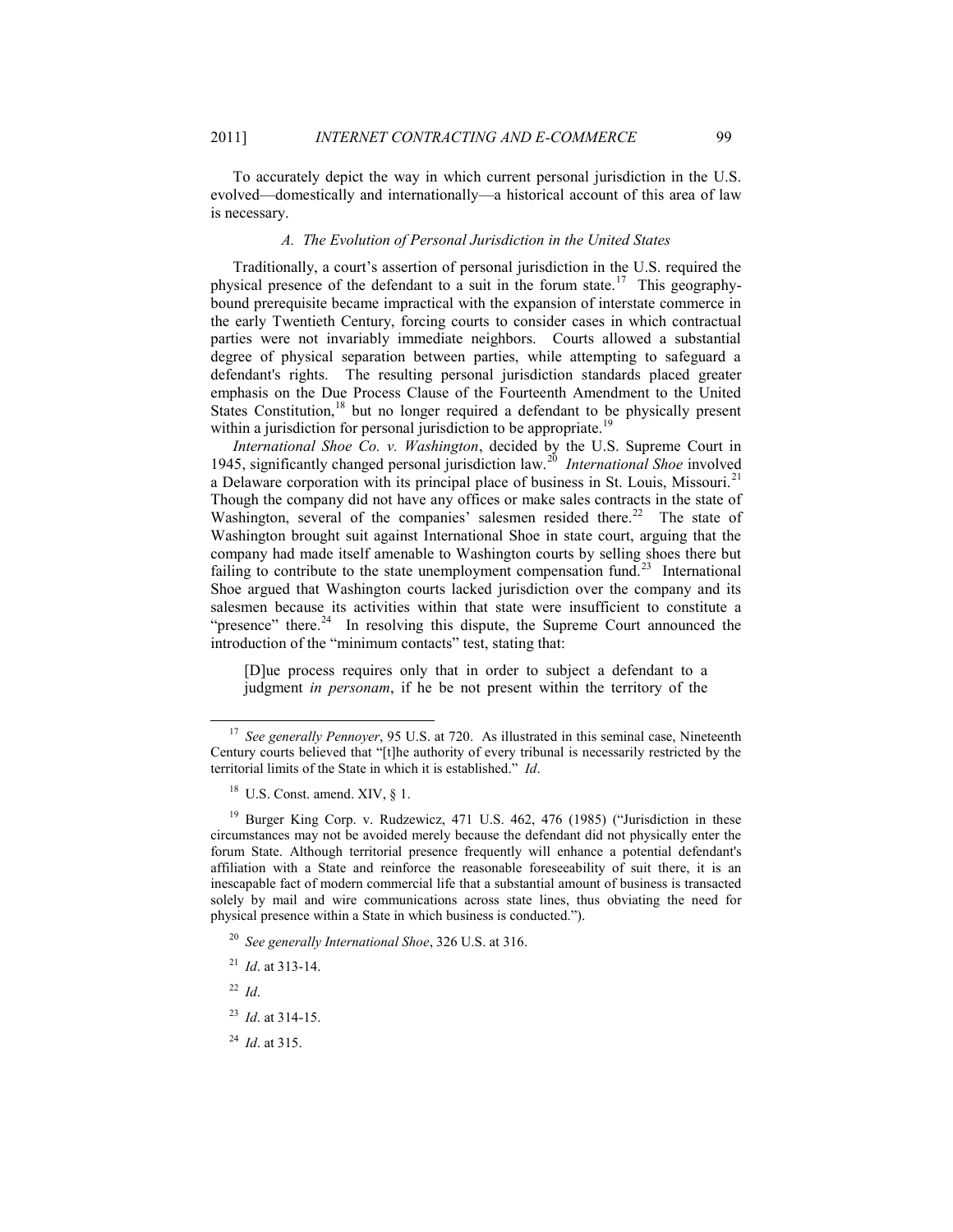forum, he have certain minimum contacts with it such that the maintenance of the suit does not offend 'traditional notions of fair play and substantial justice.<sup>25</sup>

The court reasoned that, if the defendant enjoyed protections afforded by the laws of a particular state during the course of business, and especially if the defendant was able to manipulate the laws of that state to further the defendant's own contractual rights, the state had the prerogative to execute its laws against that individual.<sup>26</sup> In this case, because International Shoe had rendered itself amenable to the Washington courts because of the activities of its salesmen in that State, personal jurisdiction over it was proper.<sup>27</sup> As a result of the *International Shoe* decision, courts find that adjudicatory proceedings subjecting an out-of-state defendant to a particular state's laws comply with due process considerations where that defendant has had systematic and continuous contacts with a forum state.<sup>28</sup> This test, however, did not impart a bright-line application.

The 1980s also brought greater illumination to those still shadowy corners of personal jurisdiction by asking courts to consider whether a defendant has contacts and conducted themselves in such a way as to "reasonably anticipate being haled into court" in the forum state.<sup>29</sup> In *World-Wide Volkswagen Corp. v. Woodson*, the Robinsons, a family that bought a car from a New York car retailer, were driving through Oklahoma when their car was struck, resulting in severe injuries to several family members.<sup>30</sup> The Robinsons brought a products-liability suit in an Oklahoma court against the New York retailer, the importer of the car, and the car's manufacturer, World-Wide Volkswagen Corp.<sup>31</sup> The defendant retailer argued that because it did not have minimum contacts with the state of Oklahoma, being forced to litigate there violated its due process rights.<sup>32</sup> The Supreme Court reasoned that if personal jurisdiction were to be asserted on the basis of minimum contacts, it should also consider a defendant's objective knowledge of the terms of the contract he or she signs.<sup>33</sup> In doing so, potential defendants would be more cognizant as to whether they might be held liable in a particular jurisdiction. By looking to the nature and frequency of his or her contact with a state, a party to a contract can more aptly predict whether the laws of that state apply to them, and are thus given fair warning of the potential for a lawsuit and assured of all necessary due process rights.<sup>34</sup> In this instance, because there was no evidence that any other cars sold by

- <sup>28</sup> *See id*. at 320.
- <sup>29</sup> World-Wide Volkswagen Corp. v. Woodson, 444 U.S. 286, 297 (1980).
- <sup>30</sup> *Id*. at 495-96.
- <sup>31</sup> *Id*.
- <sup>32</sup> *See id*.
- <sup>33</sup> *See id*.
- <sup>34</sup> *See id*.

<sup>25</sup> *Id*. at 316.

<sup>26</sup> *See id*.

<sup>27</sup> *See id*. at 321.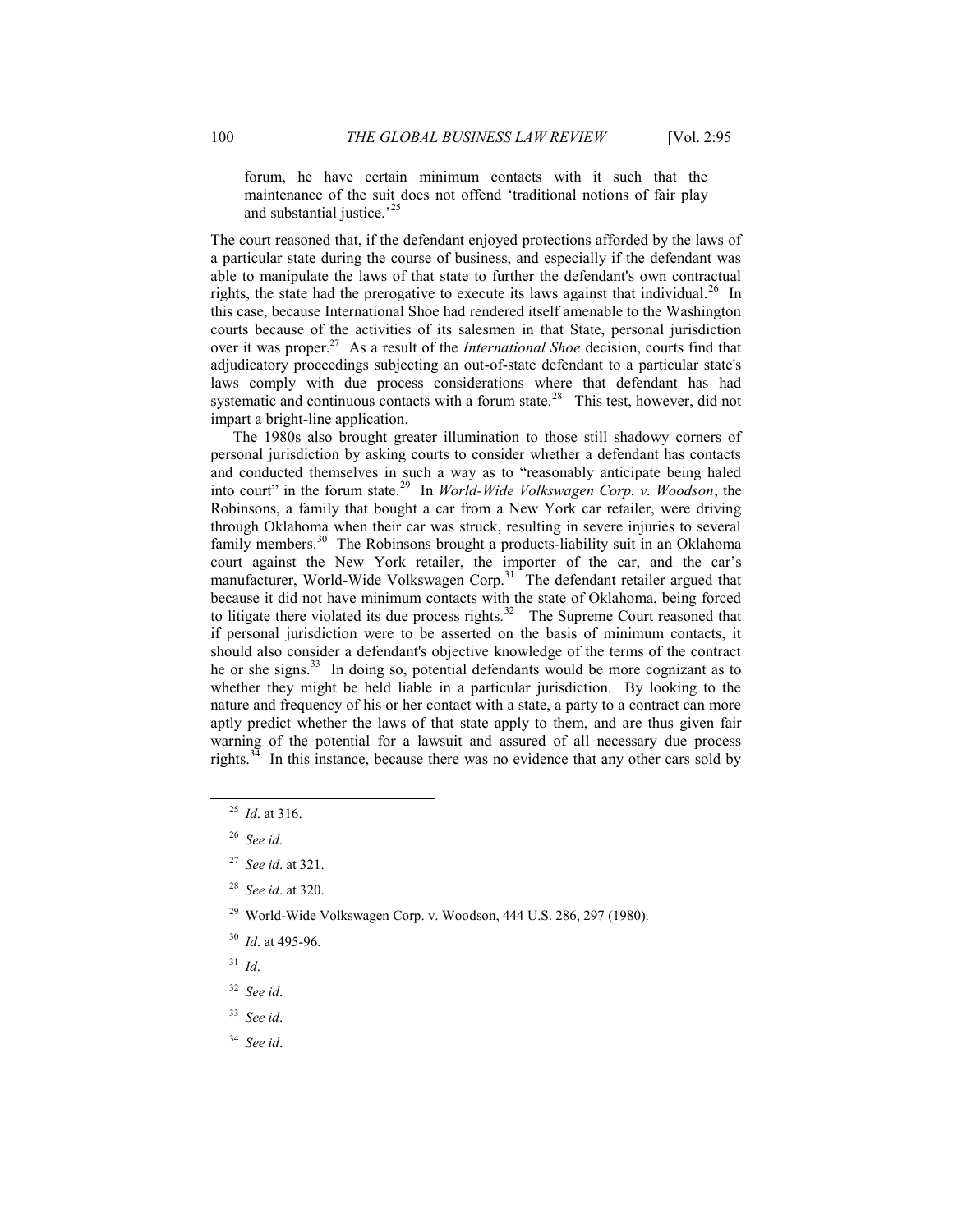the retailer ever entered Oklahoma, the Court agreed that assertion of personal jurisdiction over the retailer violated its due process rights.

Burger King Corp. v. Rudzewicz further clarified this standard of review.<sup>35</sup> In this case, the defendants opened a Burger King franchise in their home state of Michigan, the contracts establishing the franchise providing that the laws of the home state of Burger King, Florida, would govern.<sup>36</sup> Burger King eventually chose to terminate the franchise when business slowed, but the defendants refused to close the restaurant.<sup>37</sup> Burger King brought an action against the defendants in the United States District Court for the Southern District of Florida, alleging breach of franchise obligations.<sup>38</sup> The Supreme Court held that assertion of personal jurisdiction over the defendants pursuant to Florida's long-arm statute was valid.<sup>39</sup> Here, the defendants had derived substantial benefits from their association with a major national restaurant chain and, moreover, that the defendants had voluntarily entered into a "long-term and exacting regulation" of their business from Burger King's headquarters in Florida.<sup>40</sup> Since the defendants had established such a substantial and continuing relationship with that Corporation's offices, and because the franchise contract presumed that litigation in Florida was probable, the Court held that the defendants' due process rights were not infringed by being forced to litigate there. $41$ 

In deciding *Burger King*, the Court explained that "it is essential in each case that there be some act by which the defendant purposefully avails itself of the privilege of conducting activities within the forum State, thus invoking the benefits and protections of its laws."<sup>42</sup> Consequently, a defendant cannot be forced to litigate in a state where the defendant only had random or attenuated contacts.<sup>43</sup> Only where the defendant has contacts with the forum state that "proximately result" from actions of the defendant is personal jurisdiction proper.<sup>44</sup>

With evolutions in the status of personal jurisdiction, courts have been given more specific, but still highly elastic, standards by which to analyze forum selection within the U.S. Still, almost nothing has proved more valuable than the introduction of long-arm statutes, which continue the tradition of considering "traditional notions of fair play and substantial justice.<sup>345</sup> This legal creation is, more often than not, the basis for a state court's assertion of personal jurisdiction today.

<sup>36</sup> *See id*.

l

<sup>37</sup> *Id*. at 468.

<sup>38</sup> *Id*. at 468–69.

- <sup>39</sup> *Id*. at 487.
- <sup>40</sup> *Id*. at 479-488.
- <sup>41</sup> *See id*. at 487.
- <sup>42</sup> *Id*. at 475.

<sup>43</sup> *Id*.

- <sup>44</sup> *Id*.
- <sup>45</sup> *International Shoe*, 326 U.S. at 316.

<sup>35</sup> *See Burger King Corp.*, 471 U.S. at 465-66.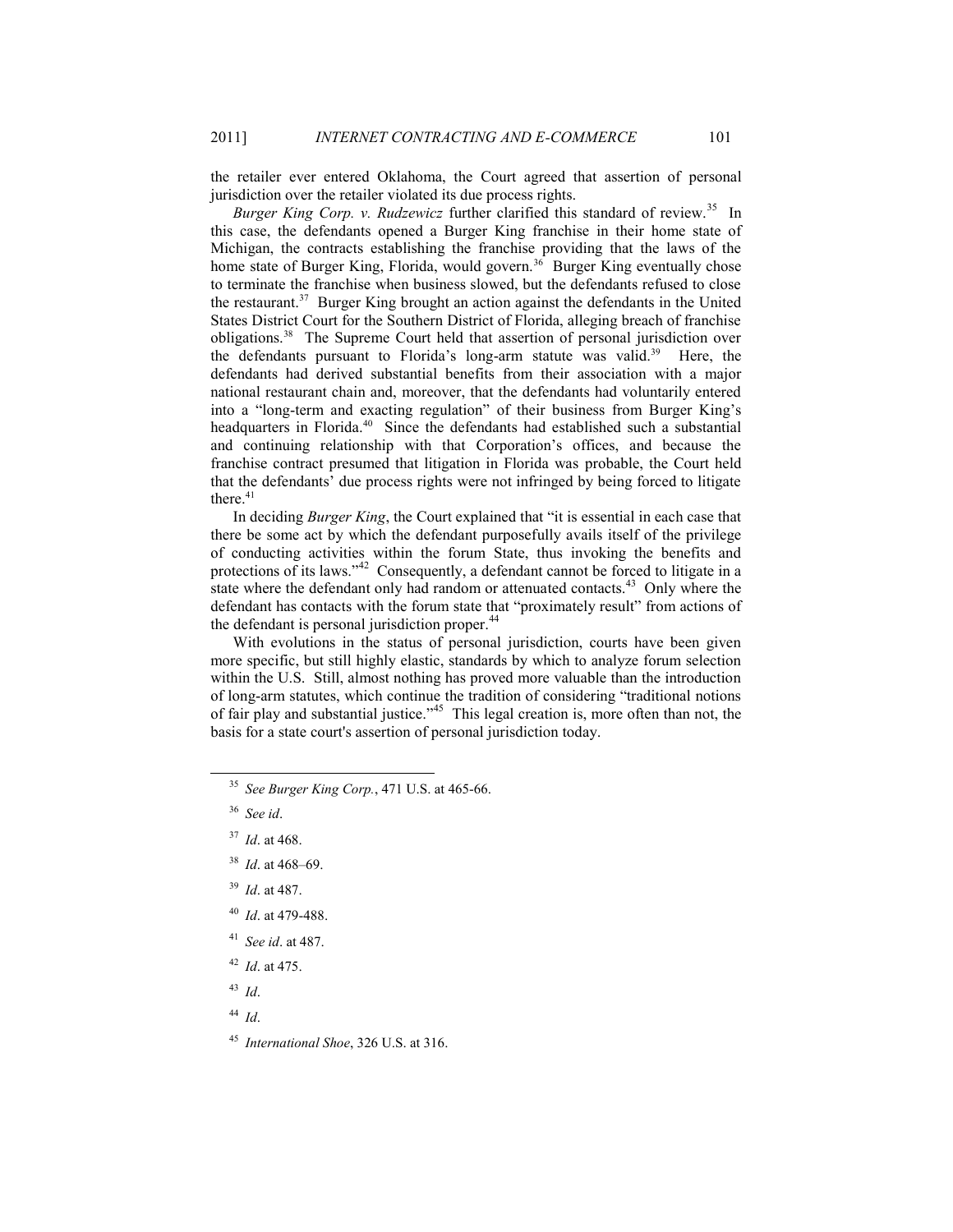#### *B. State Long-Arm Statutes: The Bedrock for Improvement*

State long-arm statutes are enacted by individual states to define instances in which the state court may assert personal jurisdiction over non-resident defendants.<sup>46</sup> These statutes create a presumption that assertion of personal jurisdiction is appropriate, though due process analyses are still necessary on a case-by-base basis to protect the Constitutional rights of defendants. The first state long-arm statute was adopted by Illinois in 1955, following *International Shoe*, and by 1963 each of the fifty states, the District of Columbia, Puerto Rico, and the Virgin Islands had adopted some method for asserting jurisdiction over nonresidents.<sup>4</sup>

§ 1.02. [Personal Jurisdiction Based upon Enduring Relationship].

- § 1.03. [Personal Jurisdiction Based on Conduct].
- 1) A court may exercise personal jurisdiction over a person, who acts directly or by an agent, as to a [cause of action] [claim for relief] arising from the person's
	- a) transacting any business in this state;
	- b) contracting to supply services or things in this state;
	- c) causing tortious injury by an act or omission in this state;
	- d) causing tortious injury in this state by an act or omission outside this state if he regularly does or solicits business, or engages in any other persistent course of conduct, or derives substantial revenue from goods used or consumed or services rendered, in this state; [or]
	- e) having an interest in, using, or possessing real property in this state ; [or]
	- f) contracting to insure any person, property, or risk located within this state at the time of contracting].
- 2) When jurisdiction over a person is based solely upon this section, only a [cause of action] [claim for relief] arising from acts enumerated in this section may be asserted against him.

<sup>46</sup> *See* ROBERT C. CASAD, JURISDICTION IN CIVIL ACTIONS 4-3 (1983). Because Congress has not enacted a federal version of the state long-arm statute, Rule Four of the Federal Rules of Civil Procedure enables federal courts to borrow long-arm statutes of the states in which federal courts are located: "[u]nless federal law provides otherwise, an individual—other than a minor, an incompetent person, or a person whose waiver has been filed—may be served in a judicial district of the United States by: (1) following state law for serving a summons in an action brought in courts of general jurisdiction in the state where the district court is located or where service is made." FED. R. CIV. P. 4(e)(1). *See infra* pp. 21-25 for an argument as to why a federal long-arm statute should be adopted.

CASAD, *supra* note 46, at 4-3. In addition to several states adopting their own statutes, the Commissioners on Uniform State Laws enacted a model state long-arm statute under the Uniform Interstate and International Procedure Act in 1963. *Id*. This statue, similar to the one I propose in its breadth, reads as follows:

A court may exercise personal jurisdiction over a person domiciled in, organized under the laws of, or maintaining his or its principal place of business in, this state as to any [cause of action] [claim for relief].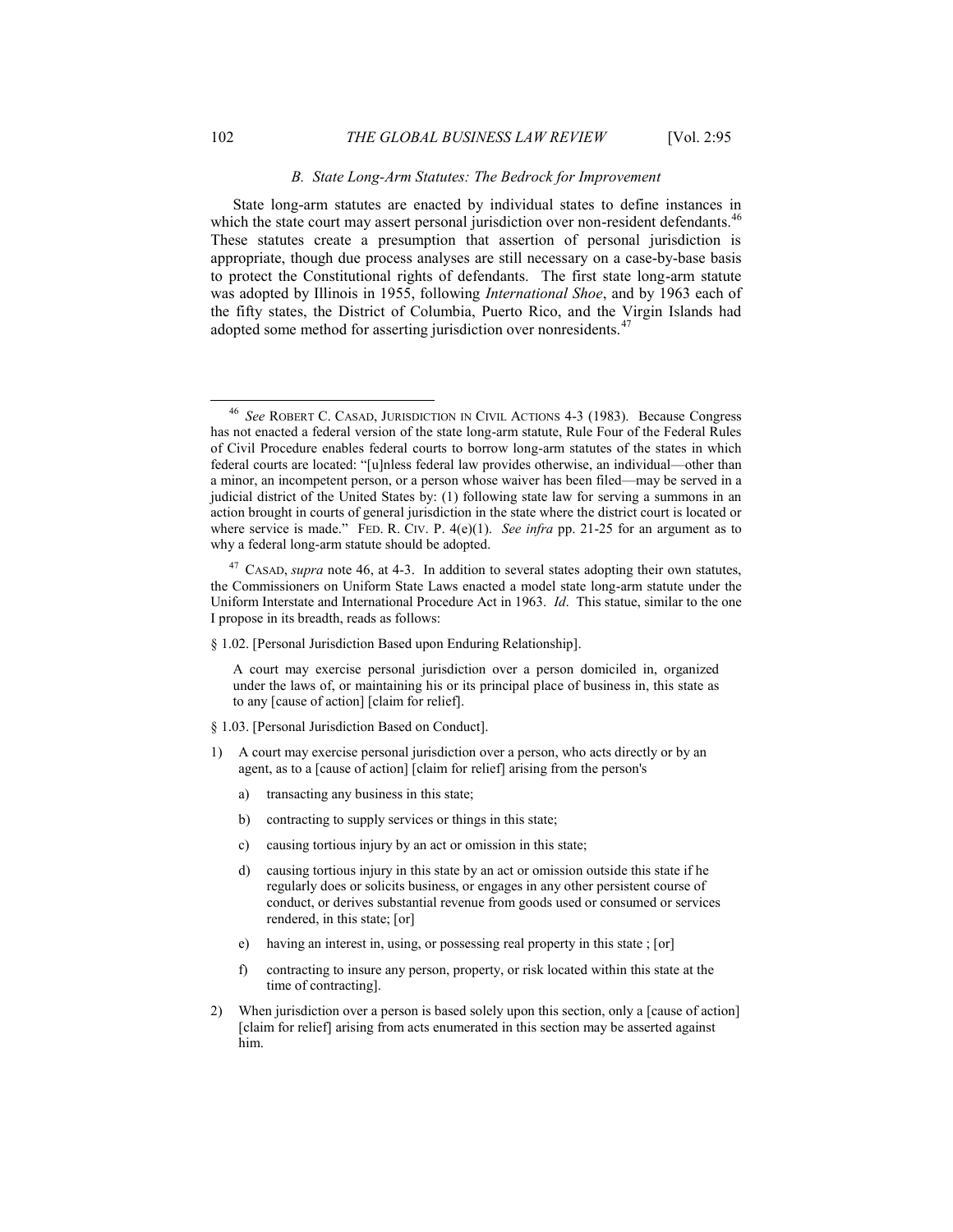l

#### 1. Types of Long-Arm Statutes

There are three basic approaches to state long-arm statutes. The first, adopted by states such as California and Nevada, are simple and broad.<sup>48</sup> They provide for the power to assert jurisdiction over an individual or corporation so long as that jurisdiction meets due process requirements.<sup>49</sup> The second type usually provides a brief enumerated list of those situations likely to satisfy the "minimum contacts" test. Texas and New York have adopted this form, covering basic business transactions and tortious conduct involving defendants that may result in litigation with nonresidents.<sup>50</sup> The final type of long-arm statute lists, in detail, the situations

<sup>49</sup> *Id*. As an example of this statutory form, California's long-arm statute reads as follows: "A court of this state may exercise jurisdiction on any basis not inconsistent with the Constitution of this state or of the United States." CAL. CODE CIV. PROC. § 410.10 (2011).

<sup>50</sup> CASAD, *supra* note 46, at 4-4. *See generally Long-Arm Statutes*, *supra* note 48. States that follow long-arm statutes like that found in New York include: Connecticut, Georgia, Minnesota, and New Hampshire. *Id*.

As an example of this statutory form, New York's long-arm statute reads as follows:

§ 302. Personal jurisdiction by acts of non-domiciliaries

(a) Acts which are the basis of jurisdiction. As to a cause of action arising from any of the acts enumerated in this section, a court may exercise personal jurisdiction over any non-domiciliary, or his executor or administrator, who in person or through an agent:

> 1. transacts any business within the state or contracts anywhere to supply goods or services in the state; or

> 2. commits a tortious act within the state, except as to a cause of action for defamation of character arising from the act; or

> 3. commits a tortious act without the state causing injury to person or property within the state, except as to a cause of action for defamation of character arising from the act, if he

> > (i) regularly does or solicits business, or engages in any other persistent course of conduct, or derives substantial revenue from goods used or consumed or services rendered, in the state, or

> > (ii) expects or should reasonably expect the act to have consequences in the state and derives substantial revenue from interstate or international commerce; or

4. owns, uses or possesses any real property situated within the state.

(b) Personal jurisdiction over non-resident defendant in matrimonial actions or family court proceedings. A court in any matrimonial action or family court proceeding involving a demand for support, alimony, maintenance, distributive awards or special relief in matrimonial actions may exercise personal jurisdiction over the respondent or defendant notwithstanding the fact that he or she no longer is a resident or domiciliary of this state, or over his or her executor or administrator, if

<sup>48</sup> CASAD, *supra* note 46, at 4-6. *See generally Long-Arm Statutes: A Fifty State Survey*, VEDDER PRICE (2003), http://www.vedderprice.com/docs/pub/64a3d50f-1bf1-4b7d-a238- 6b76933afa53\_document.pdf. Other states that provide this basic form of long-arm statutes include Wyoming and Rhode Island. *Id*.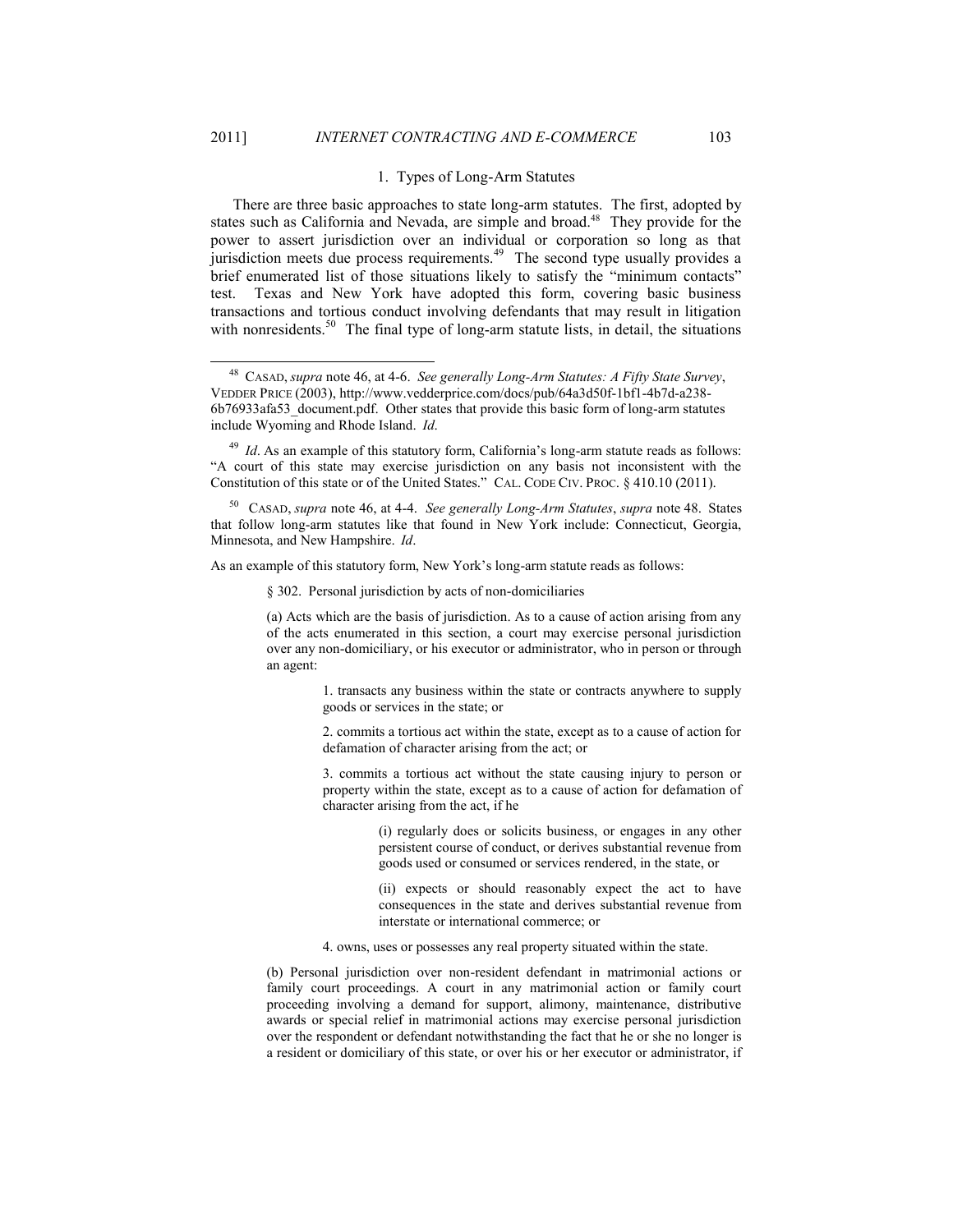in which a state court may assert personal jurisdiction over an out-of-state defendant. These statutes, such as the ones found in Ohio and Kentucky, list various forms of business transactions, tortious conduct, usage of personal property, and similar activity by a defendant that may result in a lawsuit over which the state has jurisdiction.<sup>51</sup>

(c) Effect of appearance. Where personal jurisdiction is based solely upon this section, an appearance does not confer such jurisdiction with respect to causes of action not arising from an act enumerated in this section.

(d) Foreign defamation judgment. The courts of this state shall have personal jurisdiction over any person who obtains a judgment in a defamation proceeding outside the United States against any person who is a resident of New York or is a person or entity amenable to jurisdiction in New York who has assets in New York or may have to take actions in New York to comply with the judgment, for the purposes of rendering declaratory relief with respect to that person's liability for the judgment, and/or for the purpose of determining whether said judgment should be deemed non-recognizable pursuant to section fifty-three hundred four of this chapter, to the fullest extent permitted by the United States constitution, provided:

1. the publication at issue was published in New York, and

2. that resident or person amenable to jurisdiction in New York (i) has assets in New York which might be used to satisfy the foreign defamation judgment, or (ii) may have to take actions in New York to comply with the foreign defamation judgment. The provisions of this subdivision shall apply to persons who obtained judgments in defamation proceedings outside the United States prior to and/or after the effective date of this subdivision.

N.Y. C.P.L.R., § 302 (McKinney 2011).

<sup>51</sup> CASAD, *supra* note 46, at 4-4. *See generally Long-Arm Statutes*, *supra* note 48. Those states that adopted a lengthy enumerated list include: Alabama, Alaska, Delaware, District of Columbia, Louisiana, Maryland, Massachusetts, Nebraska, Oklahoma, South Carolina, South Dakota, Tennessee, Virginia, and West Virginia. *Id*.

As an example of this statutory form, Ohio's long-arm statute reads as follows:

§ 2307.382. Personal jurisdiction

(A) A court may exercise personal jurisdiction over a person who acts directly or by an agent, as to a cause of action arising from the person's:

(1) Transacting any business in this state;

(2) Contracting to supply services or goods in this state;

(3) Causing tortious injury by an act or omission in this state;

the party seeking support is a resident of or domiciled in this state at the time such demand is made, provided that this state was the matrimonial domicile of the parties before their separation, or the defendant abandoned the plaintiff in this state, or the claim for support, alimony, maintenance, distributive awards or special relief in matrimonial actions accrued under the laws of this state or under an agreement executed in this state. The family court may exercise personal jurisdiction over a non-resident respondent to the extent provided in sections one hundred fifty-four and one thousand thirty-six and article five-B of the family court act and article five-A of the domestic relations law.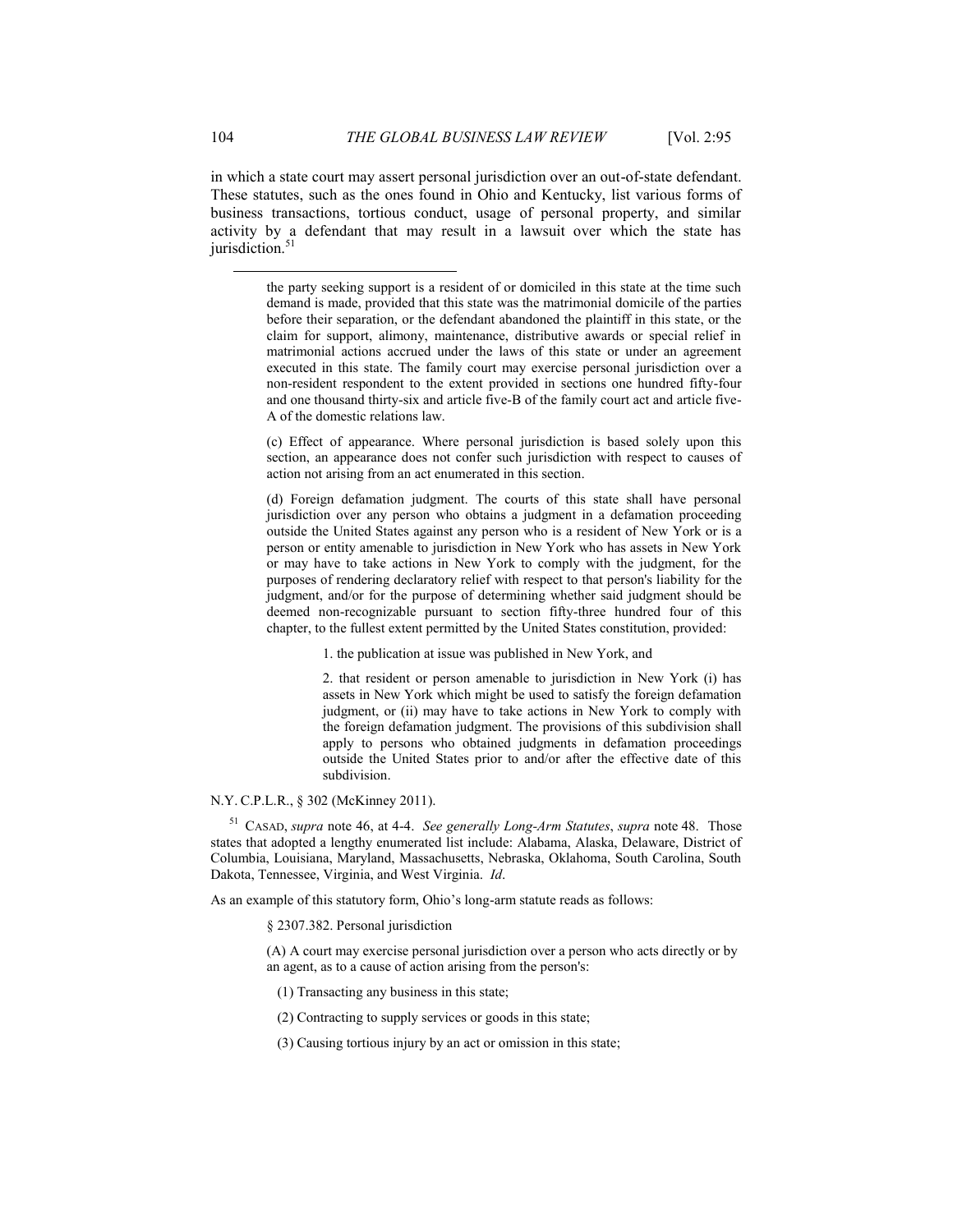l

#### 2. Due Process Considerations

Because state long-arm statutes have the capability of compelling almost any individual to litigate in a state if the state court deems its jurisdiction proper, the U.S. Supreme Court recognizes the importance of due process rights in the application of the statutes.<sup>52</sup> Two types of personal jurisdiction exist in the United States: general and specific.<sup>53</sup> General personal jurisdiction allows a court to adjudicate any claim against a defendant where the defendant has had a sufficient degree of continuous

 (6) Causing tortious injury in this state to any person by an act outside this state committed with the purpose of injuring persons, when he might reasonably have expected that some person would be injured thereby in this state;

 (7) Causing tortious injury to any person by a criminal act, any element of which takes place in this state, which he commits or in the commission of which he is guilty of complicity.

(8) Having an interest in, using, or possessing real property in this state;

 (9) Contracting to insure any person, property, or risk located within this state at the time of contracting.

(B) For purposes of this section, a person who enters into an agreement, as a principal, with a sales representative for the solicitation of orders in this state is transacting business in this state. As used in this division, "principal" and "sales representative" have the same meanings as in section 1335.11 of the Revised Code.

(C) When jurisdiction over a person is based solely upon this section, only a cause of action arising from acts enumerated in this section may be asserted against him.

## OHIO REV. CODE ANN. § 2307.382 (2011).

<sup>52</sup> *See generally* Arthur T. von Mehren & Donald T. Trautman, *Jurisdiction to Adjudicate: A Suggested Analysis*, 79 HARV. L. REV. 1121, 1136-1163 (1966) (describing situations in which assertion of personal jurisdiction (specific and general) may place undue burden on defendants) [hereinafter von Mehren]. *See generally* Helicopteros Nacionales de Colombia v. Hall, 466 U.S. 408 (1984) (holding that a Texas court lacked personal jurisdiction over a foreign corporation because a representative of the corporation did not have sufficient continuous and systematic contacts to satisfy due process requirements); Calder v. Jones, 465 U.S. 783 (1984) (holding that a state court has authority to assert personal jurisdiction over a nonresident defendant when that person committed intentional, tortious acts aimed directly at the forum state).

 <sup>(4)</sup> Causing tortious injury in this state by an act or omission outside this state if he regularly does or solicits business, or engages in any other persistent course of conduct, or derives substantial revenue from goods used or consumed or services rendered in this state;

 <sup>(5)</sup> Causing injury in this state to any person by breach of warranty expressly or impliedly made in the sale of goods outside this state when he might reasonably have expected such person to use, consume, or be affected by the goods in this state, provided that he also regularly does or solicits business, or engages in any other persistent course of conduct, or derives substantial revenue from goods used or consumed or services rendered in this state;

<sup>53</sup> *See* von Mehren, *supra* note 52, at 1136.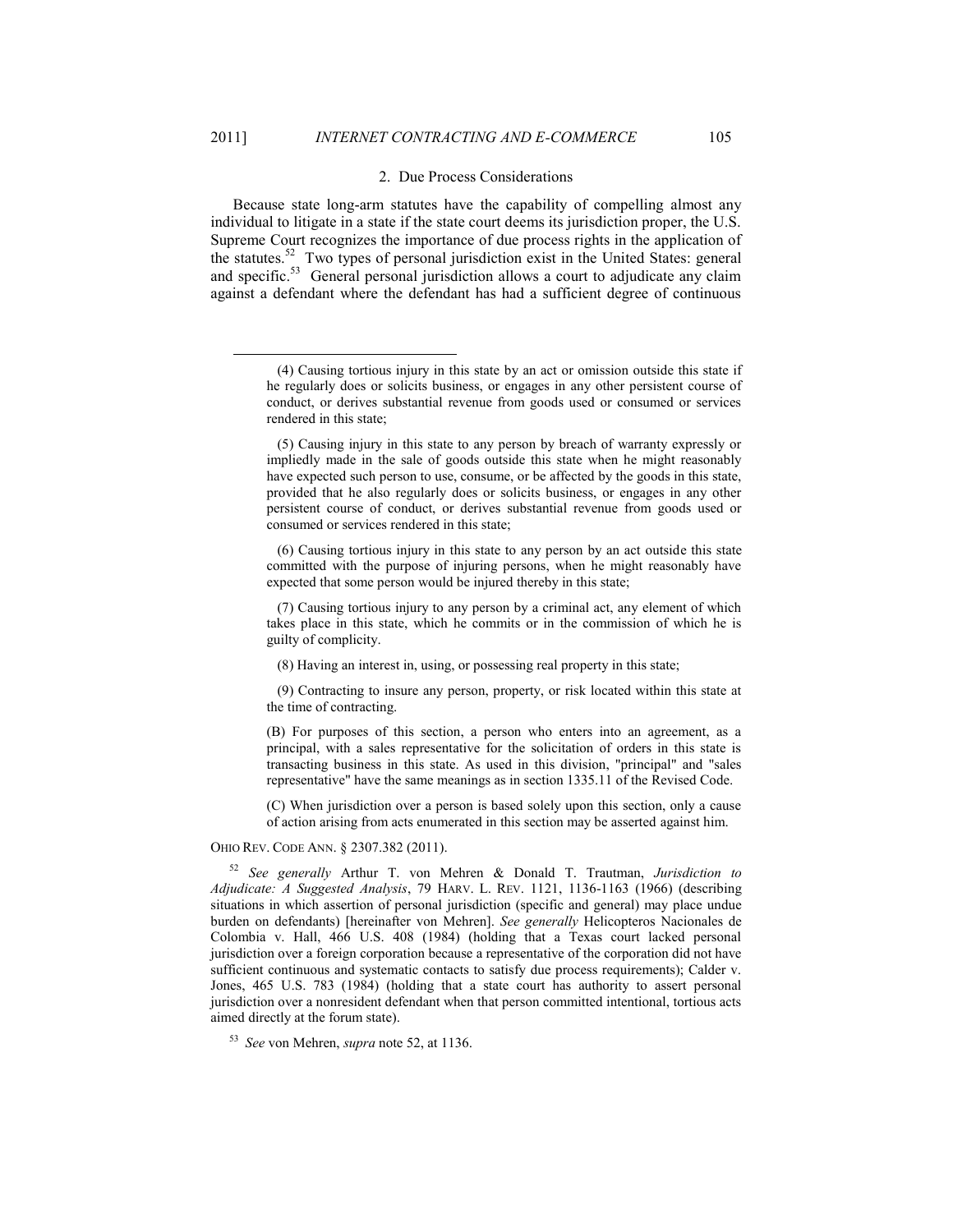and systematic contacts with the forum state.<sup>54</sup> Once this type of jurisdiction has been established, that court may hear any claim against the defendant, whether or not it is related to the action that has arisen out of the forum state.<sup>55</sup> Specific personal jurisdiction, on the other hand, only permits adjudication of claims that are related to

Differentiating between "general" or "specific" jurisdiction provides an additional safeguard in protecting a defendant's due process rights, limiting the extent to which a state court may litigate a matter. In distinguishing the nature of a claim in this way, the hope is that the defendant will not be unduly burdened by being haled into a forum state with which he or she has not had sufficient contact. Specific personal jurisdiction over a defendant is proper where the contract in dispute had a "substantial connection" with the forum state,<sup>56</sup> while assertion of general personal jurisdiction requires a showing that there were continuous and systematic contacts with the forum state.<sup>57</sup> Looking at claims in this way is a crucial aspect of providing fair proceedings, especially when the source and effects of a particular action are difficult to pinpoint, as in e-commerce transactions.

or arise out of a defendant's contacts with the forum state.

Regardless of whether the personal jurisdiction is specific or general, a defendant must have sufficient "minimum contacts" with the state,<sup>58</sup> indicating that the defendant could reasonably expect to be "haled into court" in that state<sup>59</sup> and it must be shown that adjudication against the defendant in that forum does not offend "traditional notions of fair play and substantial justice."<sup>60</sup>

## *C. International Personal Jurisdiction*

The previously discussed standards for asserting personal jurisdiction over defendants in litigation between U.S. citizens also apply to cases in which a U.S. court attempts to assert personal jurisdiction over an international defendant. Notwithstanding variations in form, the basic concept is the same: assertion of personal jurisdiction over the defendant cannot violate due process requirements of the U.S. Constitution, nor violate current international treaties.<sup>61</sup> Distinguishing between general and specific personal jurisdiction is a critical part of the analysis in such cases. $62$ 

<sup>54</sup> *International Shoe*, 326 U.S. at 320. *See generally* Perkins v. Benguet Mining Co., 342 U.S. 437 (1952) (holding that general jurisdiction over a foreign corporation was appropriate where the defendant Mining Company continuous and systematic contacts with the forum state in the form of business meetings, payment of salaries, and stock transfers).

<sup>55</sup> *See* BORN, *supra* note 12, at 34.

<sup>56</sup> von Mehren, *supra* note 52, at 1149-50.

<sup>57</sup> *See* ROBERT C. CASAD, JURISDICTION AND FORUM SELECTION § 4.09 (1988). *See generally Helicopteros*, 465 U.S. 783.

<sup>58</sup> *International Shoe*, 326 U.S. at 316.

<sup>59</sup> *World-Wide Volkswagen*, 444 U.S. at 297.

<sup>60</sup> *International Shoe*, 326 U.S. at 316.

<sup>61</sup> *See generally* BORN, *supra* note 12, at 35.

<sup>62</sup> *See generally* BORN, *supra* note 12, at 35-95.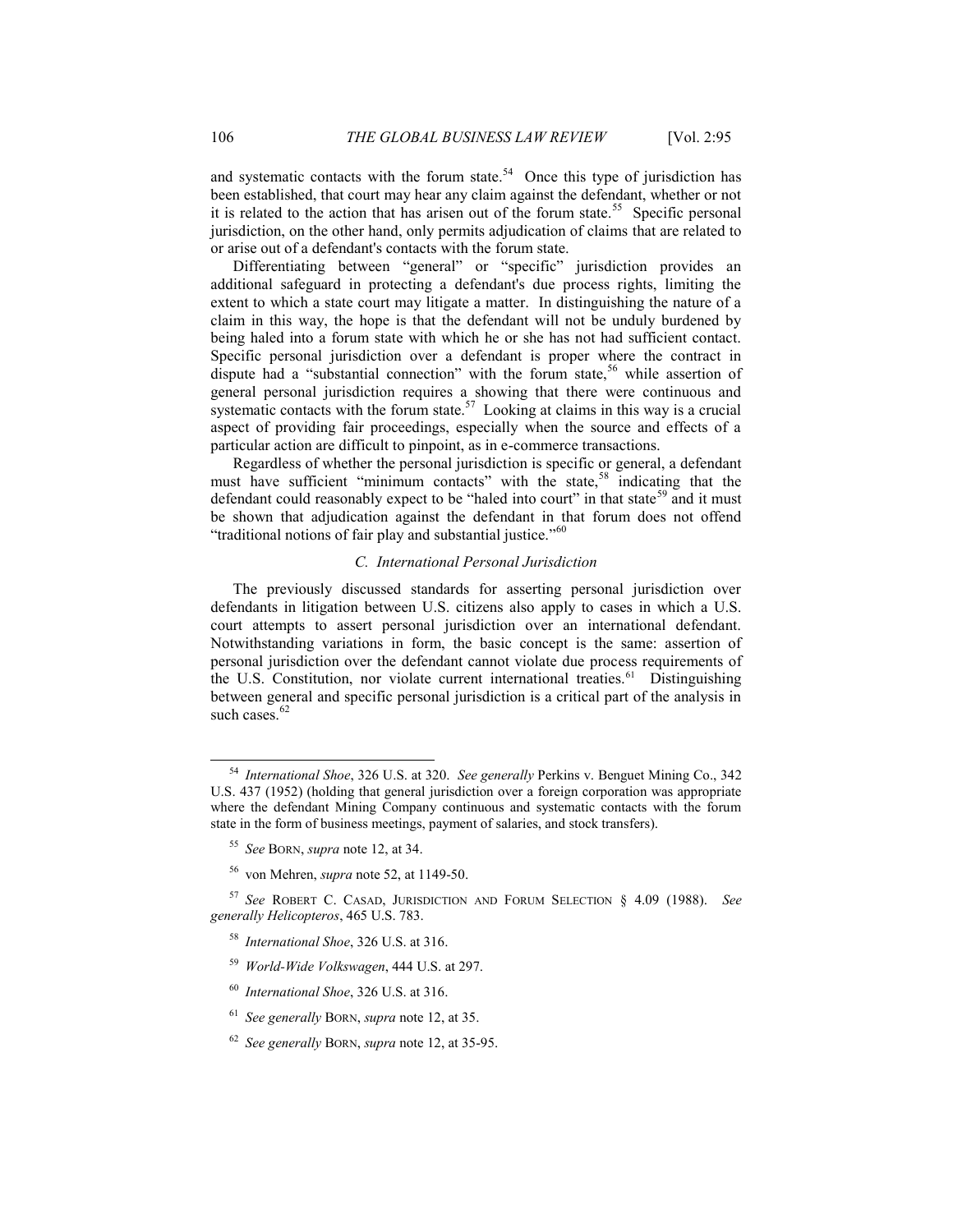$\overline{a}$ 

#### 1. General Personal Jurisdiction

To assert general personal jurisdiction over an international defendant and successfully litigate a dispute with a foreign defendant, the U.S. court must prove that it has jurisdiction based on one of three broad categories: (1) that the individual's nationality,<sup>63</sup> domicile,<sup>64</sup> residence,<sup>65</sup> or, if a business, its incorporation status,<sup>66</sup> exposed the foreign defendant to the laws of the U.S.; (2) that the defendant had continuous and systematic activities within the forum such that it is subject to litigation in the U.S.;  $\frac{57}{7}$  or (3) that the "transitory presence" of the defendant within the forum makes personal jurisdiction possible. $68$ 

There are obvious benefits and detriments that arise out of the use of these criteria as a basis for general personal jurisdiction. For example, though these conditions were put into place to make litigation procedures with foreign defendants more efficient and fair, it is quite possible that even a U.S. citizen residing in a foreign nation might complain that being forced to adjudicate within the U.S. is burdensome, requiring extensive travel and expense.<sup>69</sup> Corporations that have been obliged to litigate in a U.S. forum commonly argue that contracting in an open market makes the corporation liable to litigation virtually anywhere its goods are to

Residency as a basis for personal jurisdiction can be particularly problematic in an international dispute, especially when based on an Internet case. For example, in National Football League v. TVRadioNow Corp. (iCraveTV.com), a Canadian corporation that offered pirated TV programs over the Internet was sued for copyright infringement by a U.S. plaintiff hoping to utilize U.S. laws in the litigation. Personal jurisdiction over the Defendant was accomplished by serving the Defendant's sales manager who happened to reside and work for the corporation in Pennsylvania. Natl. Football League v. TVRadioNow Corp. (iCraveTV.com), 53 U.S.P.Q.2d (BNA) 1831, 1834 (W.D. Pa. 2000).

<sup>66</sup> *See* RESTATEMENT OF THE LAW (SECOND) CONFLICT OF LAWS § 42. *See also Perkins*, 342 U.S. 437; *Helicopteros*, 465 U.S. 783.

<sup>67</sup> *See Perkins*, 342 U.S. 437; *Helicopteros*, 465 U.S. 783.

<sup>68</sup> *See* Burnham v. Superior Court, 495 U.S. 604, 610 (1990) (holding that personal jurisdiction may be properly asserted over a defendant solely on the basis of service of process while a defendant is temporarily physically present in the forum state). *See also* RESTATEMENT OF THE LAW (SECOND) CONFLICT OF LAWS § 28.

<sup>&</sup>lt;sup>63</sup> RESTATEMENT (THIRD) OF THE FOREIGN RELATIONS LAW OF THE UNITED STATES §421(2)(d) (stating that "a state's exercise of jurisdiction to adjudicate with respect to a person or thing is reasonable if, at the time jurisdiction is asserted . . . the person, if a natural person, is a national of the state"). *See* Blackmer v. United States, 284 U.S. 421, 437 (1932) (holding that a nation such as the United States could require one of its citizens, who was then traveling in France, to return to it to be charged or to litigate a claim because he was a national of the U.S.).

<sup>64</sup> *See supra* note 8 and accompanying text.

<sup>65</sup> *See* RESTATEMENT OF THE LAW (SECOND) CONFLICT OF LAWS § 30 (1971). Comment (a) provides factors to be considered in determining whether jurisdiction based on residency is proper, including "(1) the amount of time the individual spends in the state, (2) the nature of his place of abode in the state, (3) his attitude of mind toward the state, as for example, whether he regards it with affection and as a place to which he likes to go whenever possible, and (4) the things he does in the state." *Id*.

<sup>69</sup> *See Blackmer*, 284 U.S. 421.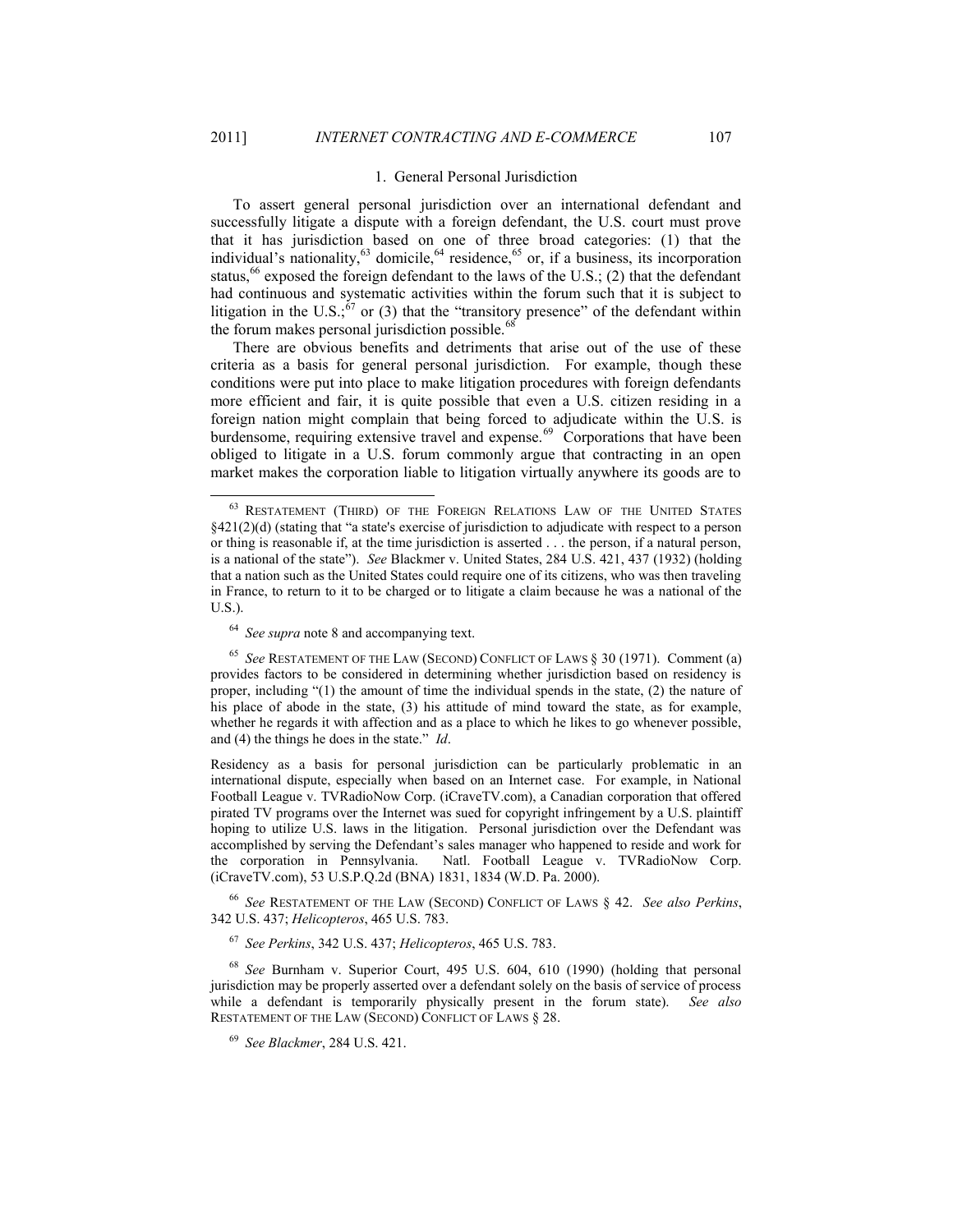be found, and that the "continuous and systematic activities" test is therefore insufficient to satisfy due process requirements.<sup>70</sup>

Other nations also differ greatly from the U.S. on the subject of "transitory presence" or "tag service." This form of service renders a foreign defendant subject to litigation in any U.S. jurisdiction so long as the defendant is properly served with process in the jurisdiction in which the plaintiff seeks a remedy.<sup>71</sup> Though the U.S. recognizes "tag service" as appropriate, the Brussels Convention on Jurisdiction and Enforcement of Judgments in Civil and Commercial Matters provided a forum for nations like Ireland and the U.K. to disagree, voicing their refusal to recognize the transitory presence of a defendant within a jurisdiction as a basis for asserting personal jurisdiction.<sup>72</sup> There is a concern amongst those nations that "transient" jurisdiction violates customary international law, so U.S. courts have made some efforts to comply with those broadly accepted standards,  $^{73}$  albeit inconsistently.

# 2. Specific Personal Jurisdiction

For a U.S. court to assert specific personal jurisdiction in an international case, due process necessitates that the foreign defendant "purposefully availed" himself of the laws and protections of the U.S., that the defendant's contacts with the state gave rise to the litigation, and that forcing the defendant to litigate in the U.S. is objectively reasonable.<sup>74</sup> The U.S. Supreme Court recognized the importance of this

<sup>71</sup> Fisher, Brown & Co. vs. Fielding, 67 Conn. 91, 104 (1895).

<sup>70</sup> *See* Asahi Metal Indus. Co. v. Superior Court of Cal., 480 U.S. 102 (1987). *See infra* pp. 11-12. In *Asahi*, the Supreme Court of California held that due process requires that a "substantial connection" be made between the defendant and the forum State which satisfies minimum contacts, and this must come about "by an action of the defendant purposefully directed toward the forum State." *Id*. at 104. Therefore, mere placement of a product in the stream of commerce is insufficient to meet minimum contacts. *Id*. The U.S. Supreme Court, though it ultimately reversed the order of the Superior Court of California, agreed that due process requires a substantial connection between the defendant and the forum state. *See id*. at 112. However, it further clarified this standard, holding that "the substantial connection . . . between the defendant and the forum state necessary for a finding of minimum contacts must come about by *an action of the defendant purposefully directed toward the forum state*" (emphasis by the Court). *Id*.

U.S. federal courts in international disputes face the issue of whether to apply a "national contacts" test or a "state contacts" test. *See generally* 2 E-COMMERCE LAW AND BUSINESS (Mark E Plotkin, Bert Wells, and Kurt Wimmer eds., 2003). Though federal courts are limited by the Fifth Amendment in their exercise of personal jurisdiction, federal statues will often incorporate language allowing exercise of personal jurisdiction over a foreign defendant based on the defendant's contacts with the U.S. as a whole, and not simply within one state in the U.S. (where it otherwise may not have been allowed to assert jurisdiction because of insufficient contacts within that single district). *Id*.

<sup>72</sup> Brussels Convention on Jurisdiction and Enforcement of Judgments in Civil and Commercial Matters, art. 3, Sept. 27, 1968, 1972 O.J. (L 299) 32, 8 I.L.M. 229, 232 (1969), *as amended by* 1990 O.J. (L 189) 1, 29 I.L.M. 1413 (1990), *reprinted in* 1998 O.J. (C 27) 1 [hereinafter Brussels Convention on Jurisdiction].

<sup>73</sup> *See* Curtis A. Bradley & Jack L. Goldsmith, *Customary International Law as Federal Common Law: A Critique of the Modern Position*, 110 HARV. L. REV. 815, 876 n.207 (1997).

<sup>74</sup> *See generally World-Wide Volkswagen*, 444 U.S. 286.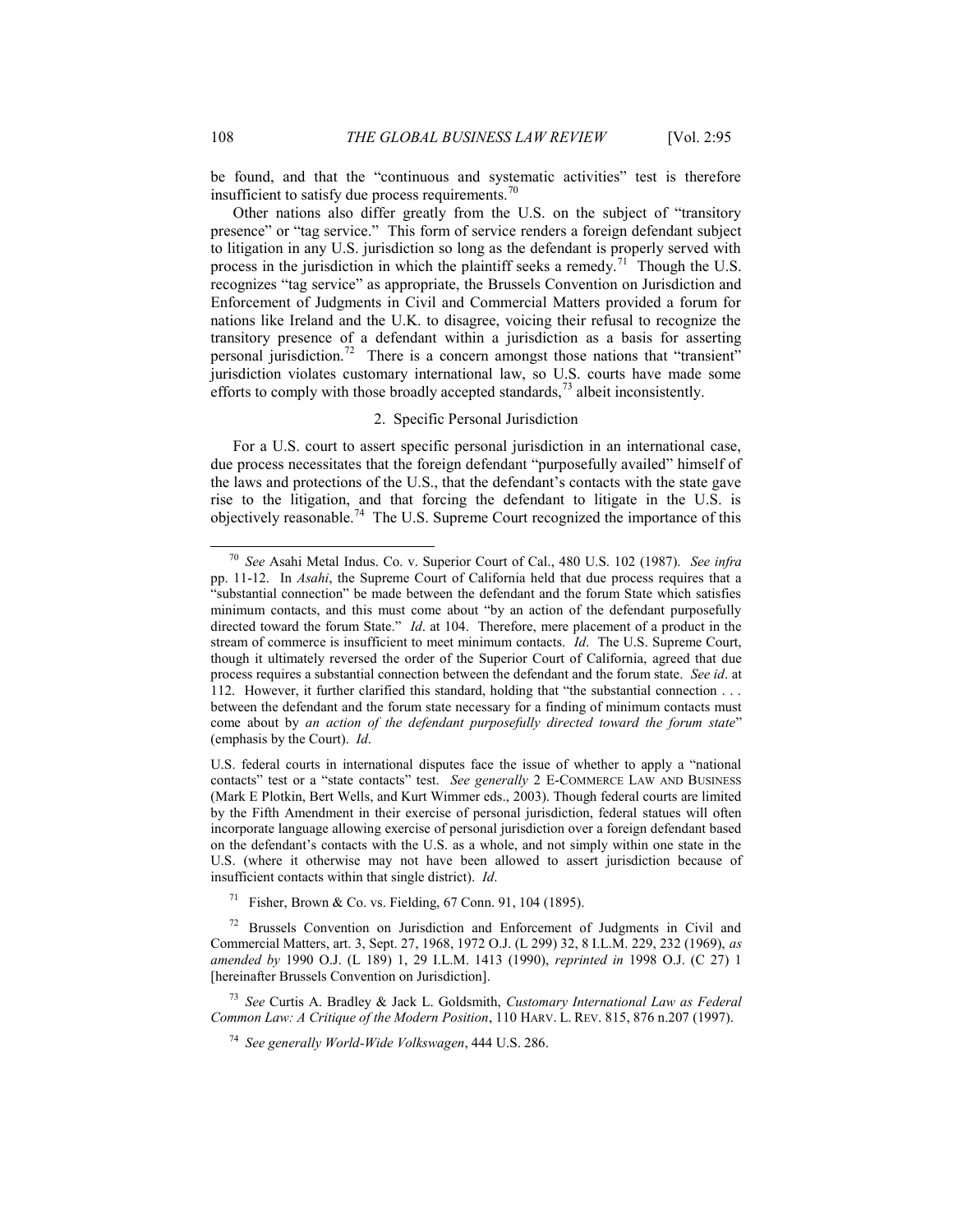reasonableness standard in its decision in *Asahi Metal Industry Co. v. Superior Court*. 75 Asahi, a Japanese corporation, manufactured tire valve assemblies and sold the assemblies to Cheng Shin, a Taiwanese corporation that manufactured tire tubes.<sup>76</sup> Approximately twenty percent of the Cheng Shin tire tubes sold in the U.S. were available in California, but following a fatal accident in that State that was attributed to alleged defects in the tire tubes, a products liability action was initiated against Asahi. Asahi argued that it did not have sufficient minimum contacts within the State for it to exercise personal jurisdiction over the Company, and the Supreme Courted held:

The procedural and substantive interests of other nations in a state court's assertion of jurisdiction over an alien defendant will differ from case to case. In every case, however, those interests, as well as the Federal Government's interest in its foreign relations policies, will be best served by a careful inquiry into the reasonableness of the assertion of jurisdiction in the particular case, and an unwillingness to find the serious burdens on an alien defendant outweighed by minimal interests on the part of the plaintiff or the forum State.<sup>7</sup>

The Court found that because Asahi did not purposefully avail itself of activities within the State of California, it did not have sufficient minimum contacts with the State, making personal jurisdiction over the Company impermissible.<sup>78</sup>

Internationally, there are still concerns as to the appropriateness of specific personal jurisdiction under the *Asahi* guidelines. Unease often centers on issues of convenience, differences in procedural and substantive laws among nations, differences in political and social values, and the potential for interference with the sovereignty of other states.<sup>79</sup> Justice Harlan appropriately noted the importance of keeping a rational, unselfish perspective of the rights of the U.S. to impose its own specialized interests in international disputes.<sup>80</sup> He advised in *United States v. First National City Bank* that "[g]reat care and reserve should be exercised when extending our notions of personal jurisdiction into the international field."<sup>81</sup>

3. Alternative Means of Asserting Personal Jurisdiction in International Cases

Though the previous methods of asserting personal jurisdiction often apply in state courts, federal courts in the U.S. also have specialized means for establishing the right to adjudicate claims against a foreign defendant. Pursuant to Federal Rule of Civil Procedure 4(f), unless there is a federal statute mandating a specific course of action, individuals in foreign countries may be served by a U.S. plaintiff where

l

<sup>81</sup> *Id*.

<sup>75</sup> *Asahi*, 480 U.S. 102.

<sup>76</sup> *Id*. at 106-07.

<sup>77</sup> *Id.* at 115.

<sup>78</sup> *Id*. at 115-116.

<sup>79</sup> *See* BORN, *supra* note 12, at 78.

<sup>80</sup> United States v. First National City Bank, 379 U.S. 378, 404 (1965) (Harlan, J., dissenting).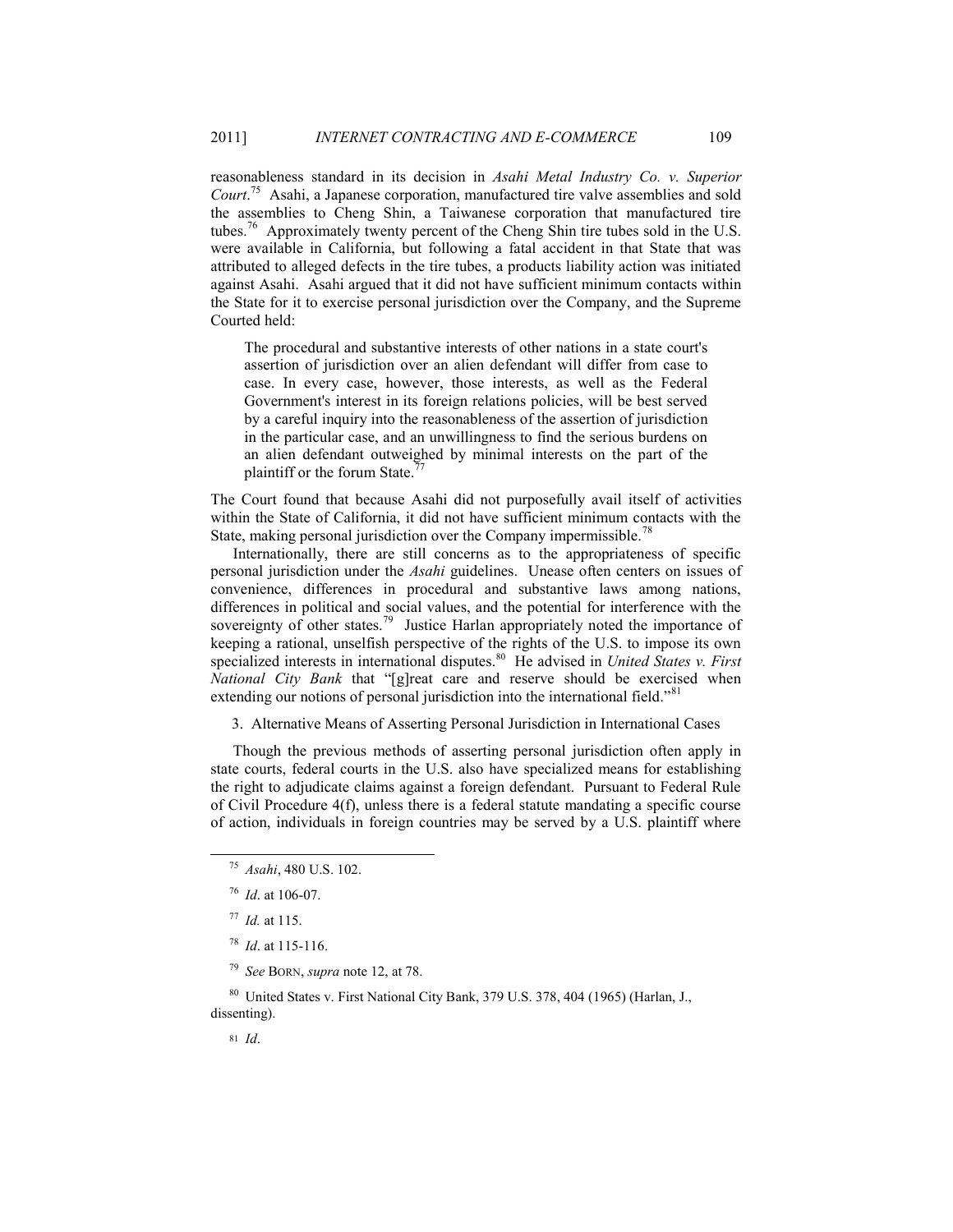there is an internationally agreed upon means for service, reasonably calculated so as to give notice to the defendant.<sup>82</sup> The Rule provides for assertion of personal jurisdiction under unique circumstances where jurisdiction over a party concerning a federal claim meets due process qualifications but has no basis under federal or state law.<sup>83</sup> The Rule explicitly references the Hague Convention on the Service Abroad of Judicial and Extrajudicial Documents as one of these agreements, which applies "in civil or commercial matters, where there is occasion to transmit a judicial or extrajudicial document for service abroad."<sup>84</sup> Therefore, any of the member states to the agreement may assert personal jurisdiction over a foreign defendant through the Convention's mechanisms for providing service of process.<sup>85</sup> On the other hand, Rule 4 also states that if there is no international standard, personal jurisdiction may be accomplished by serving a foreign defendant according to the laws of that nation.<sup>86</sup> This does not preclude a defendant from challenging the constitutionality of a personal jurisdiction claim, but with these methods, there is a greater chance that two nations may agree on how personal jurisdiction is to be asserted in an international case.

The federal government also attempts to gain transparency and predictability in international arenas by providing personal jurisdiction provisions into federal statutes, such as the Clayton Act governing antitrust law.<sup>87</sup> These are especially helpful in adjudicating international cases because the terms supply specific provisions allowing for "world-wide" service of process where the defendant "transacts business" or anywhere that the defendant "may be found."<sup>88</sup> Not only does this aid U.S. courts in justifying assertion of personal jurisdiction in difficult scenarios, but it also puts foreign defendants on notice of the circumstances through which they may be forced to adjudicate within the U.S. As a practical matter, because statutes like the Clayton Act work in conjunction with Federal Rule 4(k), which mandates that exercise of jurisdiction be consistent with the U.S. Constitution, a due process analysis is still necessary to determine whether assertion of personal jurisdiction over the defendant meets with fundamental fairness requirements.<sup>89</sup> It is

<sup>85</sup> *See id*.

 $\overline{a}$ 

 $86$  FED. R. CIV. PRO.  $4(f)(2)$ .

<sup>87</sup> *See* BORN, *supra* note 12, at 99-100. Statutes such as the Clayton Act, 15 U.S.C. §22 (1982), and the federal securities laws, 15 U.S.C. §§77v, 78aa (1982), allow for "world-wide" service of process, while statutes such as RICO,  $18 \text{ U.S. C. }$  §1965 (1982), only permit "nationwide" service of process within the U.S. *Id*.

<sup>88</sup> *Id*.

<sup>89</sup> *See* FED. R. CIV. PRO. 4(k)(2)(B). *See also* Adam B. Perry, Note, *Which Cases are "Such Cases": Interpreting and Applying Section 12 of the Clayton Act*, 76 FORDHAM L. REV. 1177, 1188 (2007).

 $82$  FED. R. CIV. PRO. 4(f)(1).

<sup>83</sup> DAVID EPSTEIN & JEFFREY L. SNYDER, INTERNATIONAL LITIGATION: A GUIDE TO JURISDICTION, PRACTICE AND STRATEGY § 6.03, at 6-12 (3d ed. 2007).

<sup>&</sup>lt;sup>84</sup> Convention on the Service Abroad of Judicial and Extrajudicial Documents in Civil or Commercial Matters art. 1, November 15, 1965, 20 U.S.T. 361, 656 U.N.T.S. 163.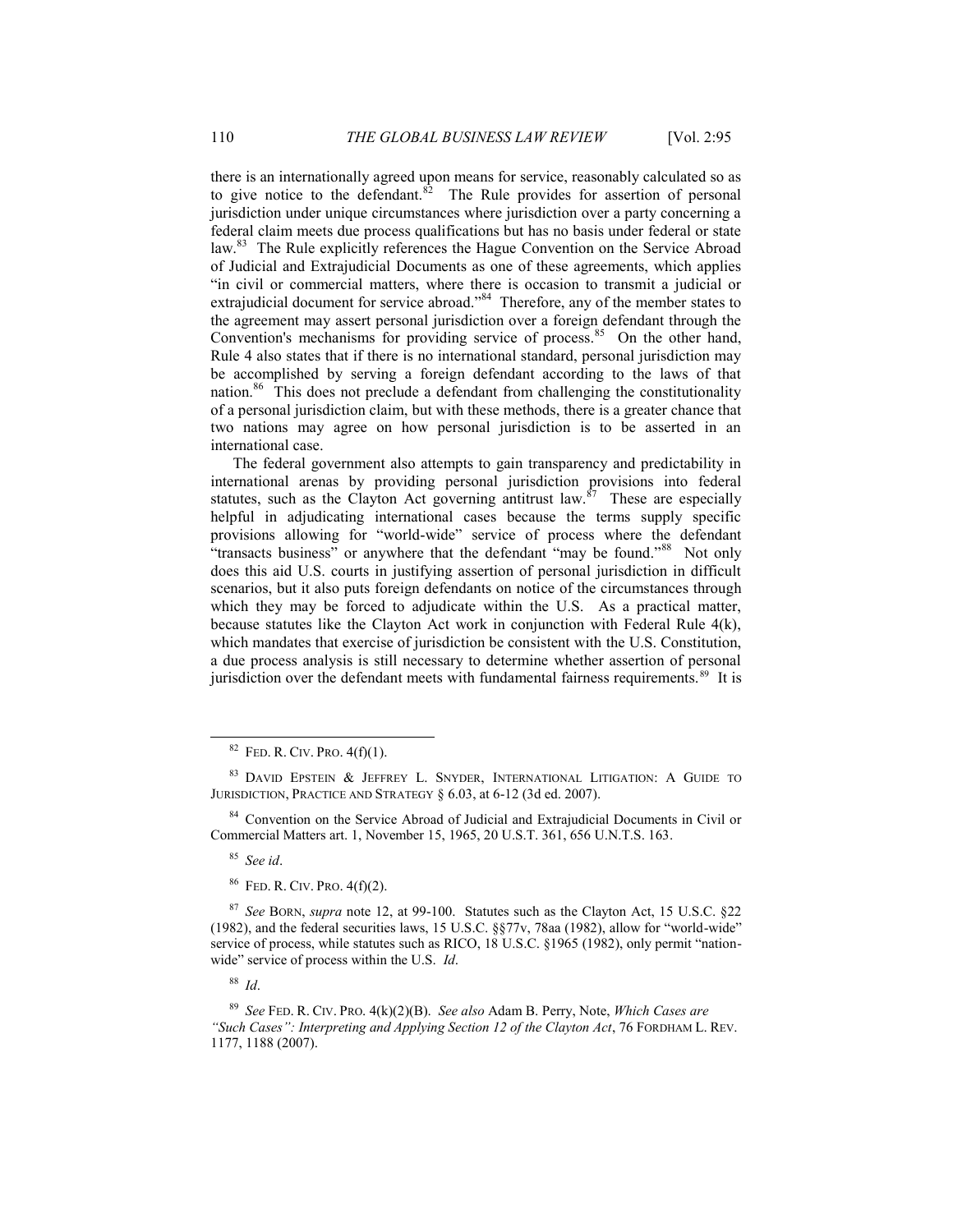generally acknowledged, however, that personal jurisdiction is proper so long as the defendant has sufficient aggregate contacts with the U.S. as a whole.<sup>90</sup>

Though these guidelines generally assist courts, personal jurisdiction law is still controversial when applied internationally. Ultimately, these statutes and rules fail to provide predictability because there is little to no communication on the subject of personal jurisdiction with foreign nations, and no set standards for a consistent method of jurisdictional procedure. What further complicates these issues is that personal jurisdiction law as we know it is now being imposed upon by a new giant of industry: the Internet.

#### *D. E-Commerce: Contracting through the Internet*

The explosion of popularity surrounding the use of the Internet is evident in the daily lives of most of the world's citizens as well as the economic census data collected by the U.S. Census Bureau.<sup>91</sup> A history of the growth in U.S. manufacturing shows that e-commerce shipment values practically tripled from 2003 to 2008, and that the total value of manufactured items sold through e-commerce (calculated in millions of dollars) is now almost equal to the dollar amount representing items sold through traditional trading methods.<sup>92</sup> Considering that this census data is already two years old as of the date of this paper, it is likely that ecommerce enterprises have matched, or even exceeded, conventional manufacturing and trade transactions.

As big as e-commerce is in the U.S., international transactions are even greater in comparison. Currently, Western Europe commands the number one spot in retail ecommerce transactions with online retail sales predicted to exceed \$200 billion in 2012.<sup>93</sup> The People's Republic of China (China) is also a contributor, boasting a 22 percent increase in e-commerce transactions from 2009 to 2010, and yielding 4.5 trillion yuan (\$682.16 billion) in profits.<sup>94</sup> Japan, though riding somewhat in the wake of most of the world's retail giants, has also taken advantage of the Internet.<sup>95</sup> Reports maintain that revenues acquired from online sales have increased each year by approximately 17 percent since 2005 with expectations of a 10 percent growth every year for the next five years.<sup>96</sup>

Before addressing the effects of e-commerce growth and the complications that arise out of its litigation, it is important to understand the different methods of Internet contracting.

<sup>90</sup> Perry, *supra* note 89, at 1218.

<sup>91</sup> *See Annual Survey of Manufactures, and the Economic Census*, U.S. CENSUS BUREAU, (2008), [http://www.census.gov/econ/estats/2008/historical/2008ht1.pdf.](http://www.census.gov/econ/estats/2008/historical/2008ht1.pdf)

<sup>92</sup> *See id*.

<sup>93</sup> *See* Karin von Abrams, *Retail E-Commerce in Western Europe*, EMARKETER (May, 2010), [http://www.emarketer.com/Reports/All/Emarketer\\_2000679.aspx.](http://www.emarketer.com/Reports/All/Emarketer_2000679.aspx)

<sup>&</sup>lt;sup>94</sup> *China's e-commerce transactions exceed 4.5 trillion yuan in 2010*, PEOPLE'S DAILY, <http://english.peopledaily.com.cn/90001/90778/90860/7260847.html> (last visited Jan. 14, 2011).

<sup>95</sup> *E-commerce Takes Off in Japan: Up and Away*, ECONOMIST, http://www. economist.com/node/16322651 (last visited Dec. 10, 2010).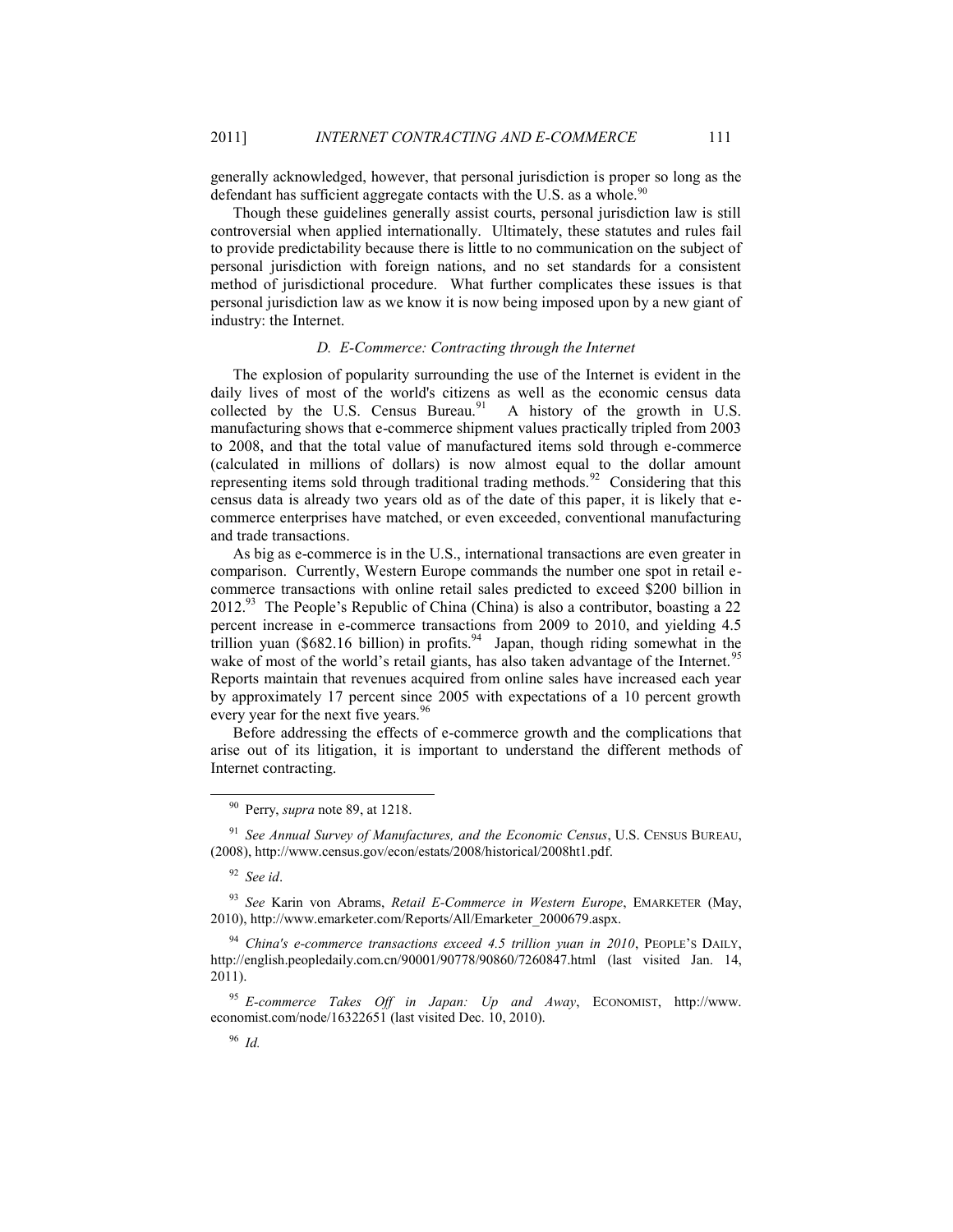$\overline{a}$ 

1. Types of E-Commerce Transactions and the Problems Resulting from Their Use

There are three main categories of Internet transactions constituting e-commerce: those agreements with shrinkwrap terms, those with clickwrap terms, and those with browsewrap terms.<sup>97</sup> Shrinkwrap terms are found were a purchaser orders a product that arrives, usually wrapped in plastic, with the seller's contract terms located somewhere in the package.<sup>98</sup> Clickwrap terms require that the buyer click an "I agree" button, thereby consenting to the seller's terms, before a sale is completed.<sup>99</sup> Browsewrap terms are the most flexible, providing that a buyer implicitly agrees to the terms of use on a seller's website without express consent, simply by utilizing the site. $100$ 

In considering each form of e-commerce transaction, it quickly becomes evident that classic negotiation methods and dispute resolution are not always easily applied to Internet contracts. A popular complaint is that the terms of the contract are unconscionable, resulting in a disproportionate amount of bargaining power for the seller with very little influence for the buyer.<sup>101</sup> Unconscionability is arguably more widespread in Internet contracts as opposed to traditional form contracts because, especially in terms of browsewrap transactions, buyers are not on notice that they are automatically subject to arbitration agreements, since it is unnecessary for them to

Additionally the United Nations has approved an approach to e-signatures in the Model Law on Electronic Signatures by UNCITRAL. *UNCITRAL Model Law on Electronic Signatures with Guide to Enactment 2001*, UNCITRAL (April, 2002), http://www.uncitral.org/pdf/english/texts/electcom/ml-elecsig-e.pdf.

<sup>98</sup> *See id*. at 193-94. These terms will often include a caveat that the buyer's failure to return the item within a specified time period confirms that the buyer agrees to abide by the seller's terms of use. *See id*.

<sup>99</sup> *See id*.

KNAPP, CRYSTAL & PRINCE, PROBLEMS IN CONTRACT LAW: CASES AND MATERIALS 193 (6th ed. 2007).

For each of the following terms, electronic signatures have been found to be a valid and enforceable method of agreement to an electronic contract. This has been recognized in such statutes as E-Sign, Electronic Signatures in Global and National Commerce Act (E-SIGN): 15 U.S.C. §§ 7001 *et seq*. (2000) (signed by President Bill Clinton on June 30, 2000, and effective Oct. 1, 2000), UETA, Uniform Electronic Transactions Act (UETA) (approved by the National Conference of Commissioners on Uniform State Laws (NCCUSL) on July 23, 1999; as of July 2001, 36 states enacted this Act), and in the EU, by the Directive on a Common Framework for Electronic Signatures. *EU: Directive on a Common Framework for Electronic Signatures, 1999: Directive 199/93/EC of 13 December 1999 on a Community Framework for Electronic Signatures*, *available at* http://eur-lex.europa.eu/LexUriServ/Lex UriServ.do?uri=CELEX:3199 9L0093:en:HTML.

<sup>&</sup>lt;sup>100</sup> *See id.* These terms often appear on the provider's homepage, but it is unnecessary for a user to make any sign of recognition of or agreement with these terms before they are subject to them. *See id*.

<sup>101</sup> *See generally* Brower v. Gateway 2000, Inc., 676 N.Y.S.2d 569 (1998) (holding an arbitration clause as unenforceable as a contract of adhesion where buyers of computers alleged breach of contract (among other things) and had to abide by a terms and conditions agreement with hardly a response from the manufacturer).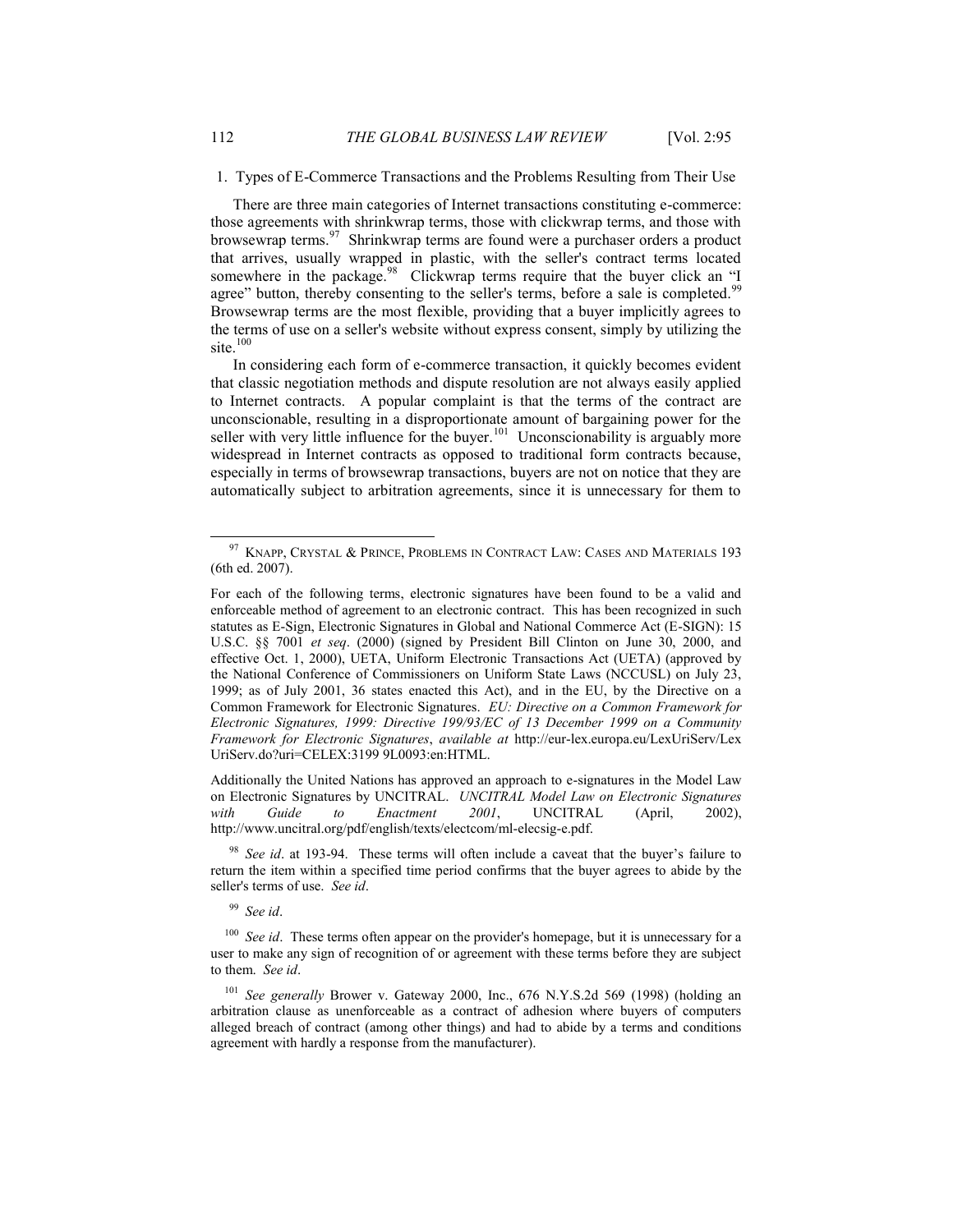explicitly consent to terms.<sup>102</sup> Courts may also struggle with a "chicken or the egg" problem: was it the seller who initiated the contact by offering a product or service over the Internet, or was it the buyer who activated the contract by seeking out the goods?

The litigation process is further complicated because U.S. and international courts do not have a uniform method of applying personal jurisdiction to ecommerce disputes. Two courts within a single U.S. state may even hold differently on a similar matter. For instance, the U.S. District Court for the Western District of Michigan held that a website operated by a nonresident, which did not allow users to make purchases through the home page, but rather promoted sales by providing links to another site, did not provide sufficient contacts with the state for the court to assert personal jurisdiction over it.<sup>103</sup> In contrast, a case decided just the year before in the United States District Court for the Eastern District of Michigan in which the Court held that a nonresident's website, used to promote sales, did have sufficient contacts with residents of the forum state for the Court to assert personal jurisdiction.<sup>104</sup> The difference here is slight, resting on the respective websites' level of interactivity and how each one sold its products. As a result, contracting parties lack foreseeability as to how a conflict might be resolved. To address this problem, the United States District Court for the Western District of Pennsylvania formulated a "sliding scale" test, currently adopted by many state courts dealing with ecommerce dispute resolution.

#### 2. The *Zippo* "Sliding Scale" Test

The case of *Zippo Mfg. Co. v. Zippo DOT Com* involved an Internet domain name dispute in which the Plaintiff, having its principal place of business in Pennsylvania, made allegations of trademark dilution and infringement against the Defendant, a California corporation that operated a Web site.<sup>105</sup> The legal question was whether Pennsylvania's Long-arm Statute could be used to assert personal jurisdiction over Zippo DOT Com (the corporation running the Web site) on the basis that it sold passwords to approximately 3,000 Pennsylvania residents and entered into seven contracts with Internet providers in Pennsylvania over its course of operation.<sup>106</sup> The court found that because the Defendant did more than simply advertise its products in Pennsylvania, and because its contacts with the State's citizens were not fortuitous since it consciously decided to process those users' requests for services, Zippo DOT Com conducted e-commerce constituting "purposeful availment" of doing business in Pennsylvania.<sup>107</sup> Specific personal

<sup>102</sup> *See* KNAPP, *supra* note 97, at 211.

<sup>103</sup> Siebellink v. Cyclone Airsports, Ltd., No. 1:01-CV-591, 2001 WL 1910560 (W.D. Mich. Nov. 27, 2001).

<sup>104</sup> Sports Authority Michigan, Inc. v. Justballs, Inc., 97 F. Supp. 2d 806 (E.D. Mich. 2000).

<sup>105</sup> Zippo Mfg. Co. V. Zippo DOT Com, 952 F. Supp. 1119, 1121.

<sup>106</sup> *Id*. at 1126.

<sup>107</sup> *Id*. at 1125-27. *See generally World-Wide Volkswagen*, 444 U.S. at 295 (holding that the cause of action must not have arisen out of fortuitous circumstances for due process considerations to be satisfied).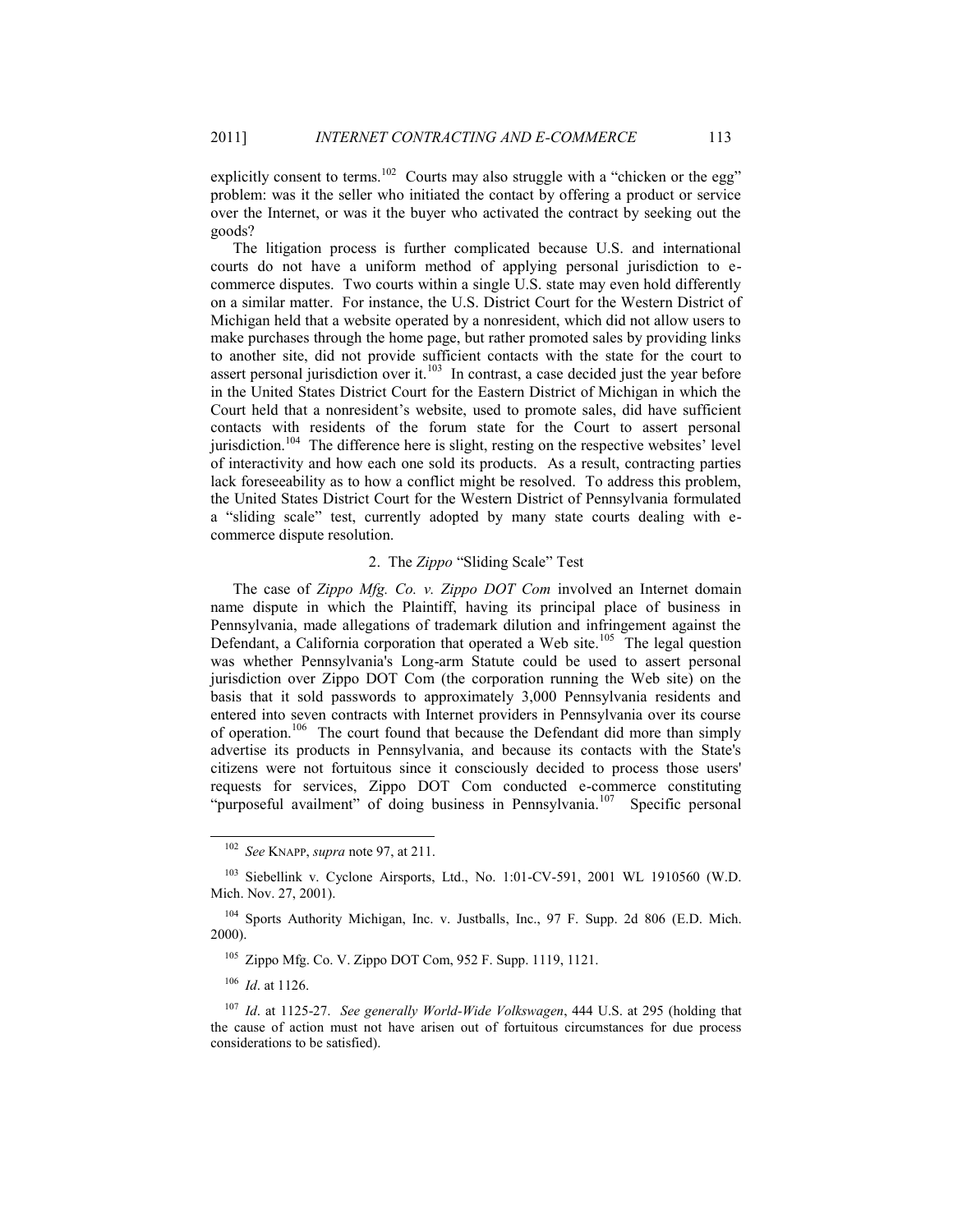jurisdiction requirements were satisfied in this case, therefore allowing the court to assert personal jurisdiction over the nonresident Web site corporation.<sup>10</sup>

In coming to this conclusion, *Zippo* set out what has become known as the "sliding scale" test for determining whether personal jurisdiction over an out-of-state defendant is appropriate in an Internet case.<sup>109</sup> The sliding scale operates as follows: (1) personal jurisdiction is likely proper where a provider openly carries out business over the Internet while knowingly and repeatedly transferring files; (2) personal jurisdiction is probably improper where a provider manages a passive Web site, merely posting information that becomes available to foreign users; and (3) personal jurisdiction and its appropriateness is within the discretion of the court, depending upon the degree to which an interactive Web site engages its users, as well as the commercial nature of the transaction taking place through the site.<sup>110</sup> This test provides a framework for analyzing e-commerce cases, the result being a general improvement in a party's ability to predict the outcome of its Internet contracting dispute.

# 3. Problems with *Zippo*

Even with the guidance the "sliding scale" test provides, there remains a level of subjectivity in the court's decision that is unsettling. Forum states within the U.S. still have a tremendous amount of discretion in determining whether personal jurisdiction is proper, especially in cases involving interactive Web sites. *Zippo* asked whether "Dot Com's conducting of electronic commerce with Pennsylvania residents [constituted] the purposeful availment of doing business in Pennsylvania."<sup>111</sup> This "purposeful availment" standard is in turn a very elastic one, requiring courts to consider a corporation or individual's intent in operating a Web site to determine if that entity wished to do business in the state.<sup>112</sup> Because sites set up for profit-making purposes normally do not discriminate against customers on the basis of residence, it is very easy to make a blanket assumption that every site operator purposefully avails himself to doing business in every state, so long as that availment results in capital gain.

In cases of international e-commerce transactions, purposeful availment may be especially difficult to prove. Attempts by member states of the European Union and the European Free Trade Area to standardize the means to assert personal jurisdiction—basing requirements on domicile in the absence of a contractual agreement to do otherwise— $113$  leaves significant room for conflict. Even with this

<sup>110</sup> *Id*. As is evidenced by this test, the level of interactivity a Web site requires is a crucial factor in understanding whether personal jurisdiction is proper over a nonresident defendant.

 $\overline{\phantom{a}}$ 

<sup>108</sup> *Zippo*, 952 F. Supp. at 1126-27.

<sup>109</sup> *Id*. at 1124. The *Zippo* Court based this test on the presumption that "the likelihood that personal jurisdiction can be constitutionally exercised is directly proportionate to the nature and quality of commercial activity that an entity conducts over the Internet." *Id*.

<sup>111</sup> *Id*. at 1125-26.

<sup>112</sup> *See id*.

<sup>113</sup> *See* Brussels Convention on Jurisdiction, *supra* note 72, art. 2. *See also* Council Regulation 44/2001 on Jurisdiction and the Recognition and Enforcement of Judgments in Civil and Commercial Matters, Dec. 22, 2000, 2001 O.J. (L 12) 1, *available at* http://eurlex.europa.eu/LexUriServ/LexUriServ.do?uri=OJ:L:2001:012:0001:0023:EN:PDF. This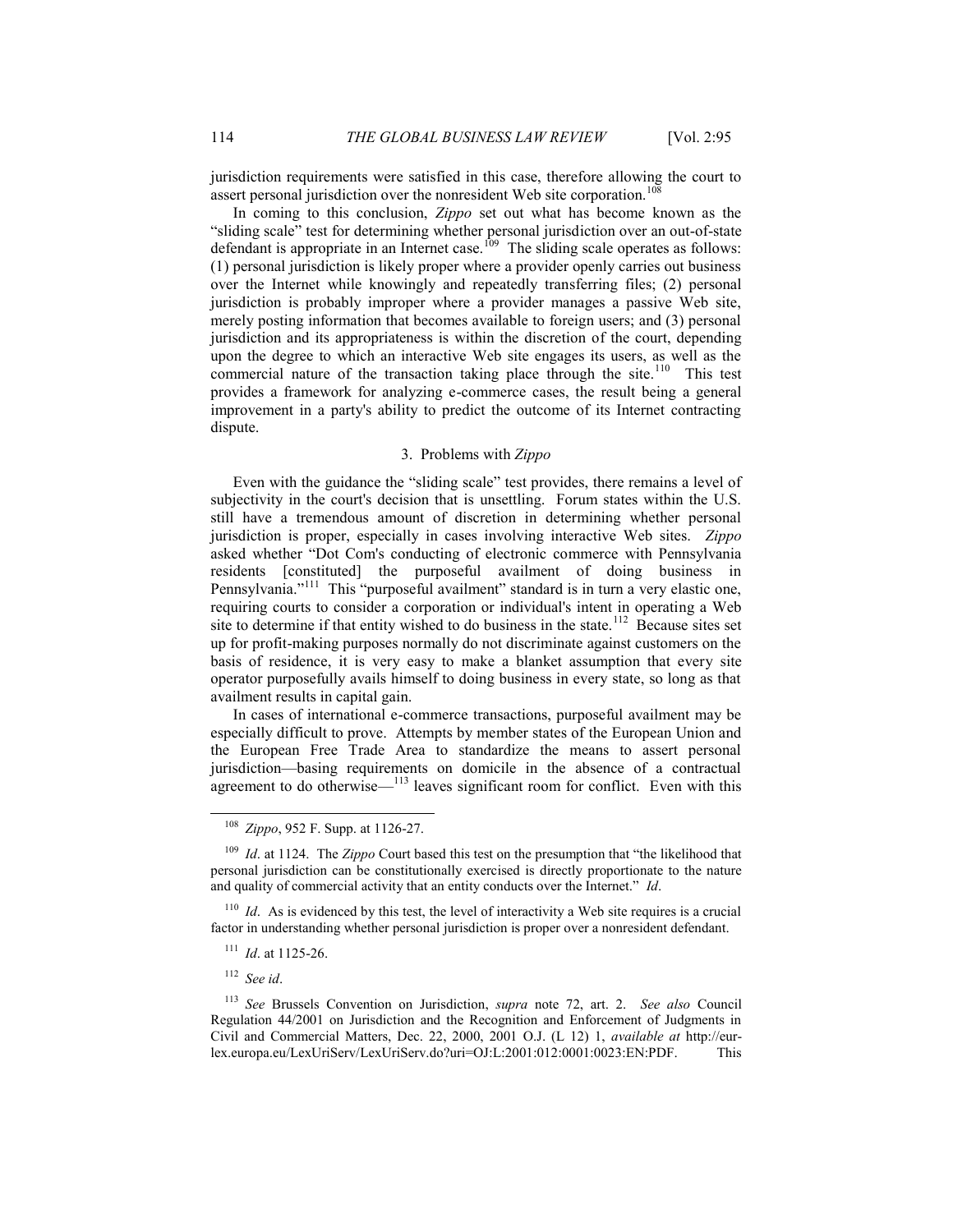agreement, some consumers may be able to bring suit in their own nation's courts for breach of contract despite the fact that their country would traditionally not be able to assert personal jurisdiction over the defendant.<sup>114</sup> This applies where the defendant directed attention toward the consumer prior to closing the contract,  $^{115}$  but, once again, determining whether a plaintiff was actually targeted or merely stumbled into the defendant's broad web of advertising is often difficult to calculate.

It is unfair to subject sellers to this level of awareness and accountability, especially in an age where linking information produced on an original home page to another wholly unrelated Web site is so popular. Conversely, operators of many passive Web sites will not be held liable for harm done when truly at fault, simply because they hold the trump card of claiming lack of calculated engagement. Consequently parties to an e-commerce dispute are still left in the dark, struggling to determine whether or not these many tests ("minimum contacts," "sliding scale," "purposeful availment," etc.) will result in personal jurisdiction being proper.

# *E. Scholarly Suggestions and International Proposals*

Scholars have offered various suggestions for improving personal jurisdiction analysis in e-commerce disputes. A discussion of these admirable attempts at clarification demonstrates that these goals are simply too lofty and impractical.

# 1. The "ODR" Approach

In his article *Virtual Justice as Reality: Making the Resolution of E-Commerce Disputes More Convenient, Legitimate, Efficient and Secure*, Fred Galves proposes implementing Online Dispute Resolution (ODR) to negotiate Internet contract cases, transforming common Alternative Dispute Resolution (ADR) by making it available entirely online.<sup>116</sup> He argues that ODR would be a cost-saving, efficient method for resolving e-commerce disputes, as opposed to traditional litigation and that it would be an improvement over ADR because it would offer a more efficient and informal environment for settlement.<sup>117</sup> To make the system applicable internationally, Galves proposes using the Uniform Commercial Code (UCC) or the United Nations

second agreement is significant in that it defines the "place of performance" for all EU members (with the exception of Denmark) (art.  $5(1)(b)$ ), and also states when and where consumers may sue a seller. *See id*.

A second proposal was made by the EU Brussels Regulation in 1999 in which the assembly decided that jurisdiction over passive Internet sites would not be accepted. Proposal for a Council Regulation on Jurisdiction and the Recognition and Enforcement of Judgments in Civil and Commercial Matters, COM(1999) 348 final at 16, *available at* [http://eur](http://eur-lex.europa.eu/LexUriServ/LexUriServ.do?uri=COM:1999:0348:FIN:EN:PDF)[lex.europa.eu/LexUriServ/LexUriServ.do?uri=COM:1999:0348:FIN:EN:PDF.](http://eur-lex.europa.eu/LexUriServ/LexUriServ.do?uri=COM:1999:0348:FIN:EN:PDF) The Proposal further states that an online consumer in the EU would be able to bring suit against a Web site operator regardless of where the site is based or whether the operator has purposefully targeted the nation where the consumer is domiciled. *Id*.

<sup>114</sup> *See id*. art. 13-15.

<sup>115</sup> *See id*. art. 13(3)(a).

<sup>116</sup> Fred Galves, *Virtual Justice as Reality: Making the Resolution of E-Commerce Disputes More Convenient, Legitimate, Efficient and Secure*, 2009 U. ILL. J.L. TECH. & POL'Y 1, 6-8 (2009).

<sup>117</sup> *Id*. at 7-8.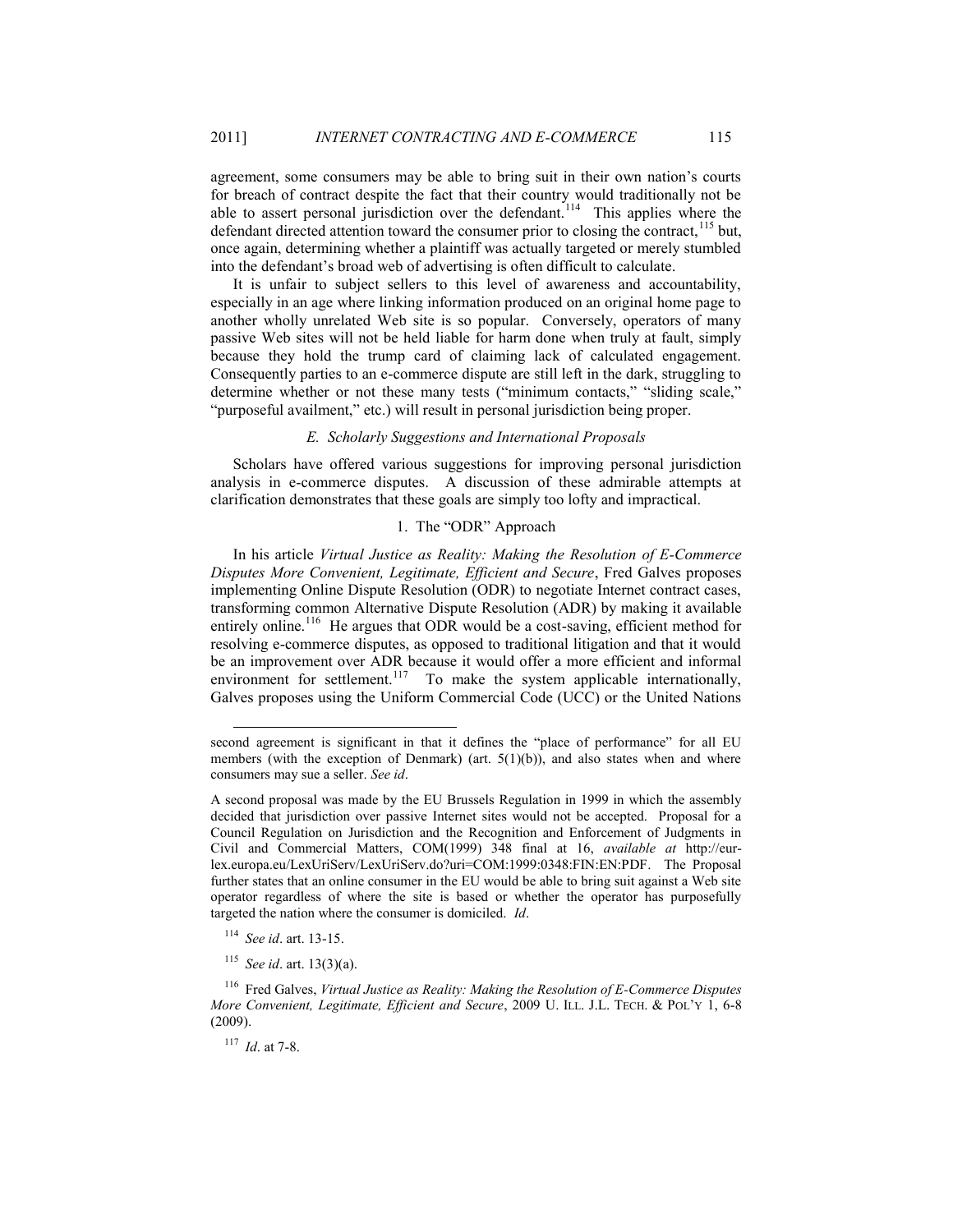Convention for the International Sales of Goods (CISG) as the applicable arbitration  $law.$ <sup>118</sup>

Though desirable, this approach lacks follow-through. The UCC is not adopted uniformly by all states.<sup>119</sup> Persons operating out of states that have not adopted various UCC provisions would likely argue issues of fairness. From an international perspective, one of the most marked problems with using the CISG is that it has not been uniformly ratified by all member states, including the UK<sup>120</sup> which, as previously mentioned, makes up a significant percentage of the world's e-commerce transactions. Furthermore, the CISG has been criticized for its use of vague language, such as "fundamental breach" and "reasonable length."<sup>121</sup>

Even if these contentions were immaterial, problems may arise where dispute resolution is forced upon a contracting party. Although ADR is often provided for by contract, and although some persons prefer this form of conflict resolution, others prefer their day in court. A system where parties avoid coming face-to-face may be disagreeable to those who wish to present evidence in a courtroom instead of uploading documents to the Web, or to those who desire to cross-examine witnesses in person instead of over the telephone. The credibility of parties to the dispute or witnesses is also much more difficult to evaluate when the case is resolved online. In short, ODR does not address some of the most basic needs of parties to contemporary contract disputes.

#### 2. The ICC E-Commerce Project

Another suggestion similar to Galves' ODR approach is offered by the International Chamber of Commerce (ICC). Fundamental to this proposal is that there should be more industry self-regulation in e-commerce transactions.<sup>122</sup> To

 $\overline{\phantom{a}}$ 

<sup>118</sup> *Id*. at 9-10.

<sup>119</sup> *See generally Uniform Commercial Code Locater,* CORNELL (Mar. 15, 2004), http://www.law.cornell.edu/uniform/ucc.html.

<sup>&</sup>lt;sup>120</sup> As of 2005, the UK had not ratified the CISG, though Lord Sainsbury, the Under Secretary of State for the Department of Trade and Industry in the House of Lords stated, "the United Kingdom intends to ratify the convention, subject to the availability of parliamentary time. There have been delays in the past for a number of reasons, but we propose to issue a consultation document in the course of the next few months to examine the available options." The Hon. Justice James Douglas, *Arbitration of the International Sale of Goods Disputes under the Vienna Convention* (2006), *available at* http://www.cisg.law.pace.edu/cisg/biblio/ douglas.html (paper delivered at the Institute of Arbitrator and Mediators Australia National Conference 2006).

Today, the UK still has not ratified the CISG. The Hon. Justice James Douglas posits that the UK has several fears preventing it from approving the agreement, including "scepticism [sic] about the practical effectiveness of the buyer's remedies provided under the convention compared to the remedies under English law," and "that ratification of the convention in the United Kingdom might lead to a reduction in the number of international arbitrations coming to England." *Id*.

<sup>121</sup> *See* Koji Takahashi, *Right to Terminate (Avoid) International Sales of Commodities*, 2003 J. BUS. L. 102, 124 (2003).

<sup>122</sup> *See Jurisdiction and Applicable Law in Electronic Commerce, Electronic Commerce Project (ECP)'s Ad hoc Task Force, June 6, 2001*, INTERNATIONAL CHAMBER OF COMMERCE,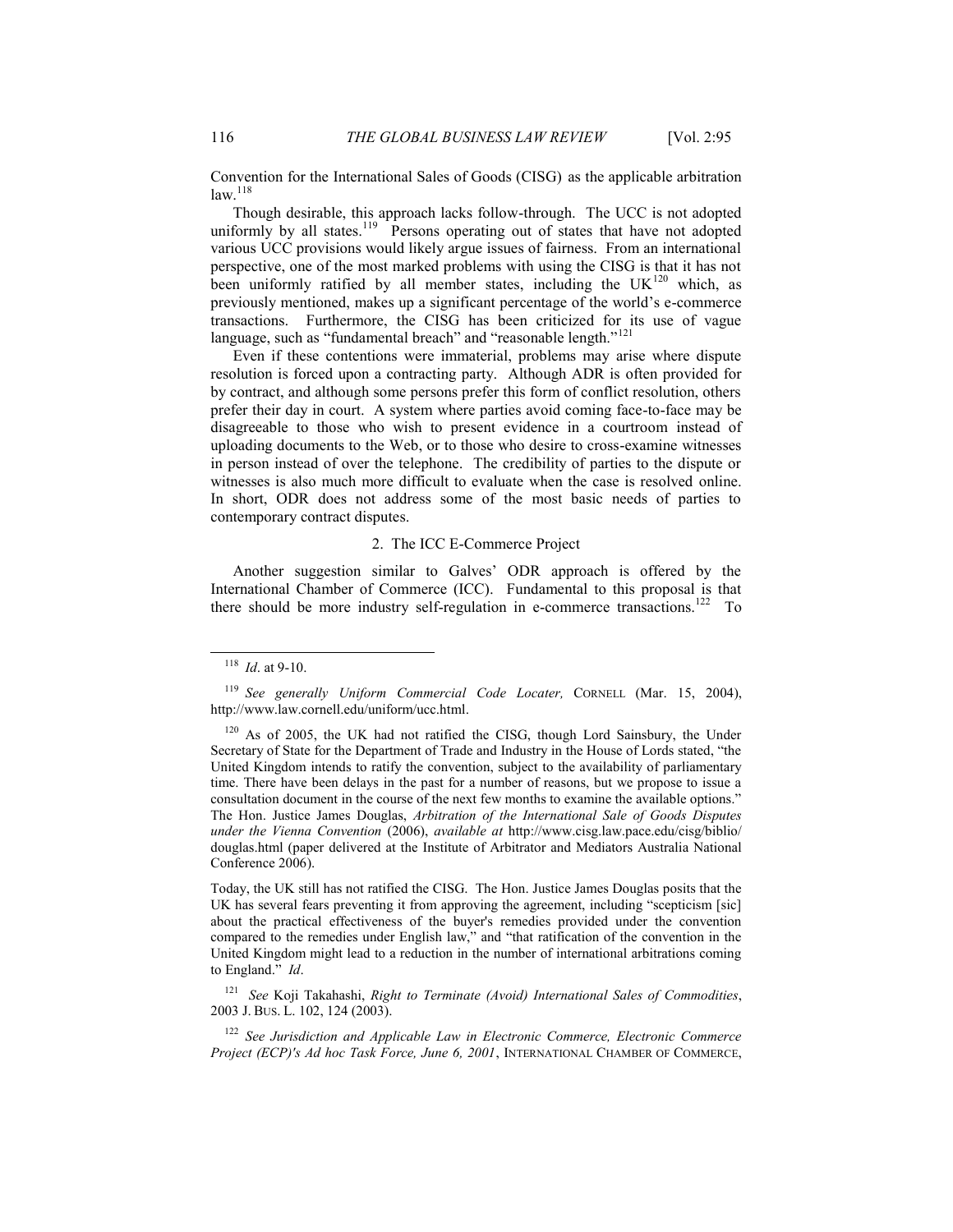accomplish this, the ICC asks that consumers involved in an Internet contract dispute first "make reasonable attempt[s] to utilize a company's internal customer satisfaction mechanisms" and then proceed to participate in mandatory online alternative dispute resolution programs.<sup>123</sup> Only where these methods fail to conclude the dispute does the ICC allow for litigation in court.<sup>124</sup>

Again, though these methods of resolving conflicts are well intended, it is likely that the plan would be ineffective for the same reasons Galves' proposition fails. Additionally, the ICC does not propose the location of litigation following customer service measures and arbitration. Parties to a suit would still be left without a settled-upon forum under this method, and it is likely that nations would again have to fight each other to claim personal jurisdiction over the defendant. Ultimately, these alternative means to dispute resolution are impractical.

#### 3. The "Notice and State Sovereignty" Approach

A final proposal offers the possibility of abrogating personal jurisdiction considerations of purposefulness and convenience in favor of a sovereign state approach. A. Benjamin Spencer proposes that the U.S. Constitutional reservation of power to the states, in the absence of federal provisions to the contrary, has been lost in the realm of personal jurisdiction and must return.<sup>125</sup> Spencer argues that the procedural requirement of notice and the recognition that states have authority to adjudicate in matters they deem to be of legitimate interest to them are of the utmost importance in determining whether personal jurisdiction is proper.<sup>126</sup> He finally calls for a U.S. Supreme Court decision that reinstates these concerns as paramount in a jurisdiction dispute. $127$ 

The theory is appealing because it embraces precedent like *International Shoe*<sup>128</sup> while simply shifting courts' focus to state interest. Yet, when applied domestically and internationally the approach is flawed; it grants extremely broad authority, making it nearly impossible to conceive of a situation where a state or nation would *not* find a particular defendant to be within its jurisdiction. Despite claims that the Supreme Court would not have to abrogate precedent to remain consistent, it appears it would. One of the better-known cases deciding issues of personal jurisdiction is *Asahi Metal Industries Co. v. Superior Court of California*. 129 This case makes clear

l

<sup>126</sup> *See id.* Under state interest analysis, after assuring itself of the sufficiency of notice, a court would engage in a similar, unified inquiry, asking whether the state has a legitimate interest in the dispute such that the assertion of jurisdiction is not arbitrary and is therefore consistent with the due process rights of the defendant. *See id.* at 671.

http://www.iccwbo.org/home/statements\_rules/statements/2001/jurisdiction\_and\_applicable law.asp (last visited Dec. 12, 2010).

<sup>123</sup> *Id*.

<sup>124</sup> *Id*.

<sup>125</sup> A. Benjamin Spencer, *Jurisdiction to Adjudicate: A Revised Analysis*, 73 U. CHI. L. REV. 617, 672 (2006).

<sup>127</sup> *See id.* at 670-71.

<sup>128</sup> *See International Shoe*, 326 U.S. 310.

<sup>129</sup> *Asahi*, 480 U.S. 102.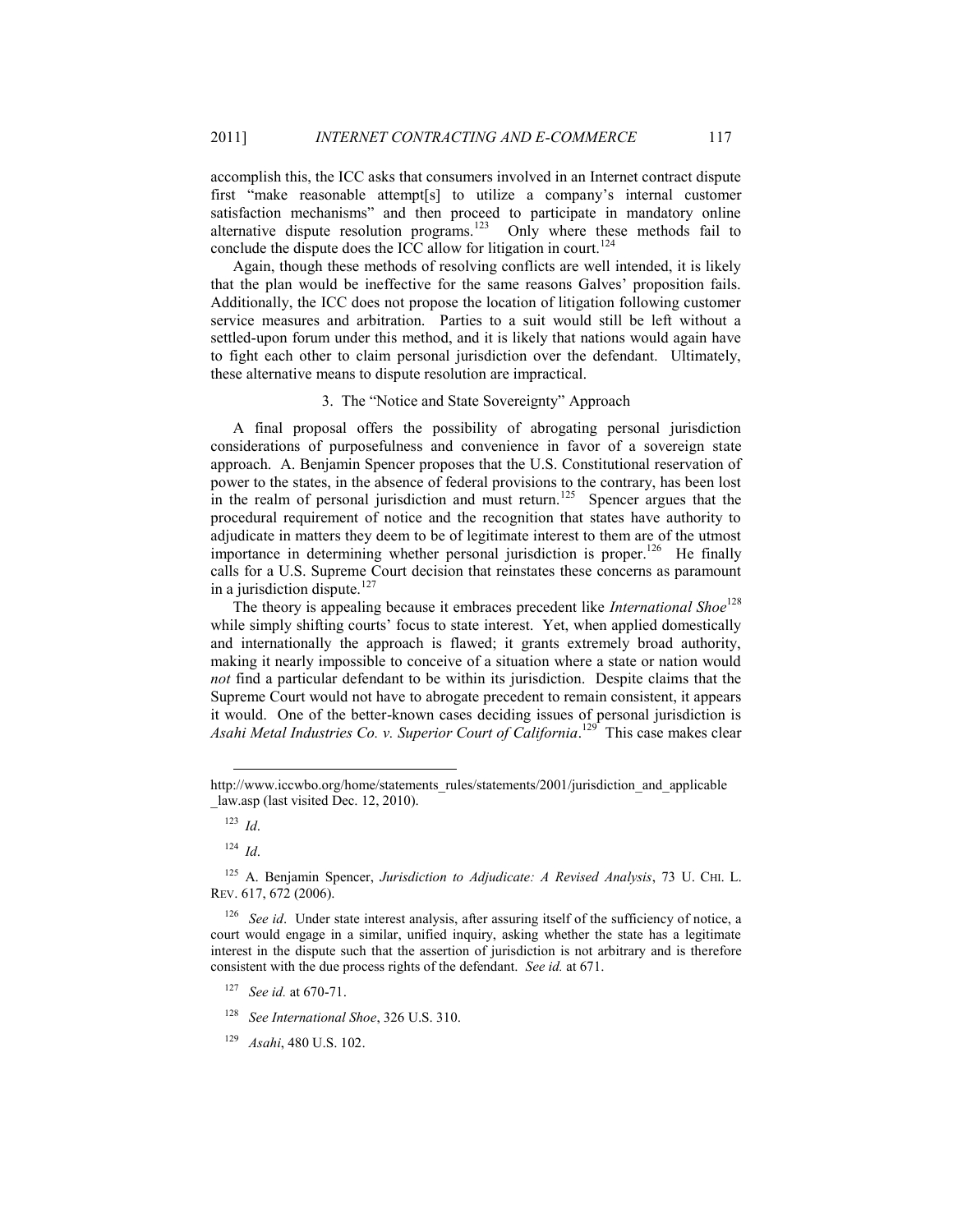that the burden on the defendant must be taken into consideration in determining whether due process considerations are met.<sup>130</sup> Clearly, if *Asahi* were considered under Spencer's approach, the State of California would be given greater deference, its concerns presiding over those of the defendant's. Because this method would very likely result in precedent being overruled, it is doubtful that the Supreme Court would embrace this suggestion.

### III. ARGUMENT

As the Internet continues to infiltrate other aspects of our daily lives, there must be a consistent method for approaching the issues likely to emanate from its influence. The Obama Administration has expressed a willingness to address international e-commerce concerns through an advisory panel.<sup>131</sup> Cameron Kerry, Department of Commerce general counsel, and Christopher Schroeder, Assistant Attorney General for the Office of Legal Policy for the United States Department of Justice, have stated that The Interagency Subcommittee on Privacy & Internet Policy "will develop principles and strategic directions with the goal of fostering consensus in legislative, regulatory, and international Internet policy realm."<sup>132</sup>

While these suggestions have all lacked some essential requirement authorized by case law and the U.S. Constitution, one method that would satisfy constitutional, state, international, and party concerns would be a statutory standard for the assertion of personal jurisdiction in e-commerce cases. This model statute could be enacted across the United States and incorporated into its international treaties. A practical method for putting this theory into action is to formulate a federal long-arm statute that directly incorporates e-commerce language.

### *A. The Proposed Statute*

The recommended provision is offered in the following terms:

#### **Personal Jurisdiction over Nonresidents**

"A court within the United States may exercise personal jurisdiction over a person who acts, directly or through an agent, to create a cause of action arising from the person's:

- a) Transacting any business in a state within the U.S.;
- b) Contracting to supply services or goods in a state within the U.S.;
- c) Purposefully engaging in an e-commerce transaction in a state within the U.S. A person may be found to purposefully engage in an ecommerce transaction where:
- (1) The Web site is commercial in nature;

 $\overline{\phantom{a}}$ 

See *id.* at 113. The Court explained that, "the determination of the reasonableness of the exercise of jurisdiction in each case will depend on an evaluation of several factors. A court must consider the burden on the defendant, the interests of the forum State, and the plaintiff's interest in obtaining relief." *Id*.

<sup>131</sup> *Administration Creates E-Commerce Advisory Panel*, U.S. LAW WEEK (Nov. 2, 2010), 79 U.S.L.W. 1556.

<sup>132</sup> *Id*.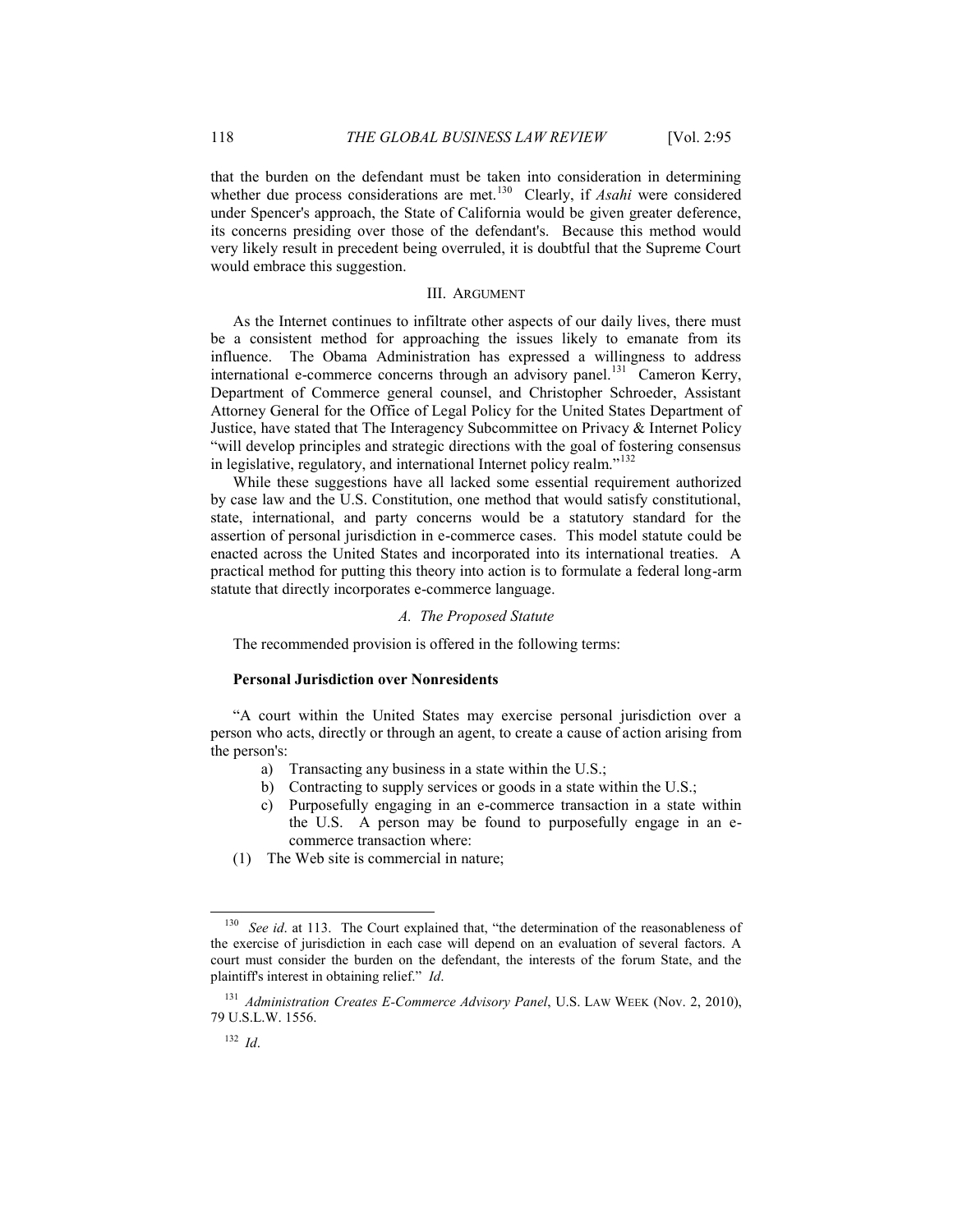- (2) Contacts made by the defendant via the Internet are active in nature rather than merely passive;
- (3) A sufficient showing is made that the defendant has had minimum contacts with a state within the U.S.;
- (4) The claim against the defendant arises out of such minimum contacts;
- (5) Requiring the defendant to travel to the U.S. to defend an action is reasonable under the circumstances and does not offend fundamental considerations of due process;
- (d) Causing tortious injury by an act or omission in a state within the U.S."

# *B. Statutory Language and Its Meaning*

Essential to this proposal is an understanding the proposed statute's terminology. The definitions enumerated here might also be incorporated into the Commentary accompanying the statute itself. The following list focuses specifically on the language involved in the e-commerce provision of this long-arm statute:

- 1. "Person" includes an individual, corporation, business trust, estate, trust, partnership, and any other type of association."<sup>133</sup>
- 2. "Purposeful engagement" exists where an action involves the person's conduct, or is the direct result of the person's conduct, and it is the person's objective to engage in that conduct or to cause that result.
- 3. "Commercial" includes an activity involving the sale or exchange of goods and/or services.<sup>134</sup>
- 4. "Sufficient" means adequate; of such quality, number, force, or value as is necessary for a given purpose.<sup>135</sup>
- 5. "Minimum contacts" include those connections that manifest sufficient evidence of activity by a person in a forum state to allow that state to adjudicate against them without offending traditional notions of fair play and substantial justice.<sup>136</sup>
- 6. "Active" contacts are those contacts that involve (1) directing electronic activity into a state within the U.S., (2) with the intent of engaging in business or other interactions within the State, and (3) where that activity creates, in a person within the a state within the U.S., a potential cause of action cognizable in that state's courts.<sup>137</sup>

 $\overline{\phantom{a}}$ 

<sup>&</sup>lt;sup>133</sup> OHIO REV. CODE ANN. § 2307.381 (2010) (language from the code was adopted to fit this provision).

<sup>134</sup> *See* BLACK'S LAW DICTIONARY 114 (3d pocket ed.1996) (definition of "commerce").

<sup>&</sup>lt;sup>135</sup> BLACK'S LAW DICTIONARY 1474 (8th ed. 2005).

<sup>136</sup> *See International Shoe*, 326 U.S. at 316.

<sup>137</sup> *See* Shrader v. Biddinger, 633 F.3d 1235, 11 (2011).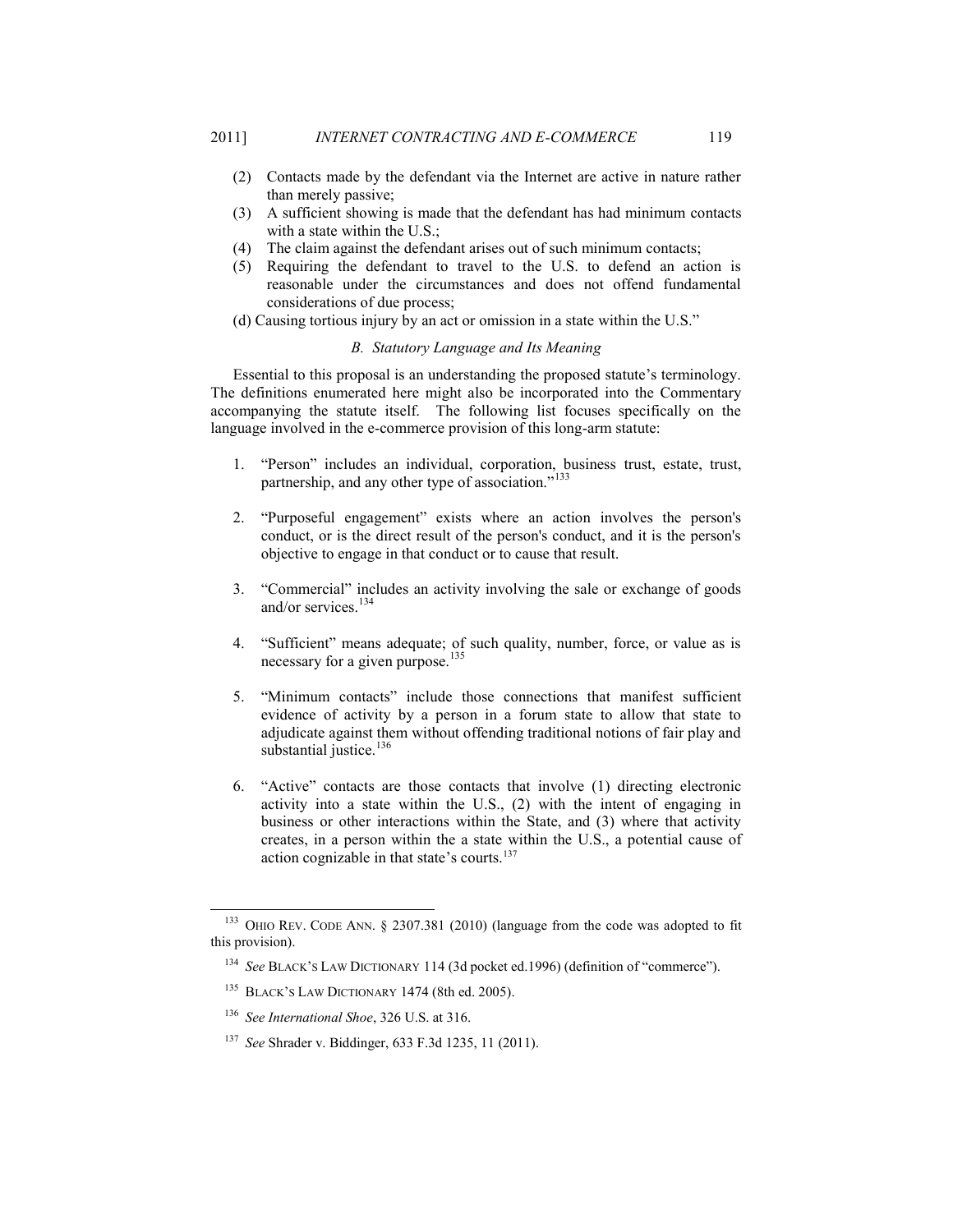7. "Passive" contacts are those contacts that result from merely placing information on the Internet without the intent of engaging in business or other interactions within a state within the U.S. $^{138}$ 

Intrinsic in this proposed statute is the understanding that specific, not general personal jurisdiction is the standard for requiring a defendant to litigate in a state within the U.S. The language of the statute—"to create a cause of action *arising from* [the defendant's conduct,]"— limits a court's ability to assert personal jurisdiction, making it proper only where the claim emanates from a defendant's specific, material contact with the forum state. This measure is implemented to protect the due process rights of a defendant who, under general personal jurisdiction standards, might be unduly burdened by being required to litigate in a forum state with which it had continuous contacts, but of an unsubstantial nature.

To this end, a distinctive characteristic of this proposed statute is its focus on distinguishing "passive" Internet contacts from "active" contacts. The growing trend among courts appears to be that mere maintenance of an Internet site or the posting of information on a site is not enough to subject the operator of the site to personal jurisdiction,<sup>139</sup> but that a defendant "direct [ing] electronic activity into [a] State" with intent to actually engage in business or other interactions in that state is sufficient evidence to assert personal jurisdiction over him or her.<sup>140</sup> In making this proposed statute applicable only to contacts that can be characterized as "active," the collective decisions of contemporary courts will be codified.

# *C. Why This Method Should Be Adopted*

It is evident that the U.S. is a leader by example, with such nations as Australia already citing its case law.<sup>141</sup> By codifying language presently used by the judiciary, it will hopefully be an easy transition from courthouse to legislature. This proposed statute incorporates language from several current state long-arm statutes and principal language from *International Shoe*<sup>142</sup> and *Zippo*,<sup>143</sup> two of the most authoritative cases on personal jurisdiction law in the United States. It also focuses

 $\overline{\phantom{a}}$ 

*Id.* ¶ 186.

<sup>142</sup> *See id*.

<sup>138</sup> *Id*. at 11-12.

<sup>139</sup> *See, e*.*g*., *Shrader*, 633 F.3d at 13; Johsnon v. Arden, 614 F.3d 785, 796 (8th Cir. 2010); Revell v. Lidov, 317 F.3d 467, 471-76 (5th Cir. 2002).

 $140$  ALS Scan, Inc. v. Digital Serv. Consultants, Inc., 293 F.3d 707, 714 (2002).

<sup>&</sup>lt;sup>141</sup> An Australian court recognized the significance of the U.S. concept of "world-wide" service of process in its decision in Dow Jones & Company Inc. v. Gutnick [2002] HCA 56 (10 December 2002). The Court stated in its opinion that:

If people wish to do business in, or indeed travel to, or live in, or utilise the infrastructure of different countries, they can hardly expect to be absolved from compliance with the laws of those countries. The fact that publication might occur everywhere does not mean that it occurs nowhere. Multiple publication in different jurisdictions is certainly no novelty in a federation such as Australia.

<sup>143</sup> *See generally Zippo*, 952 F. Supp. 1119.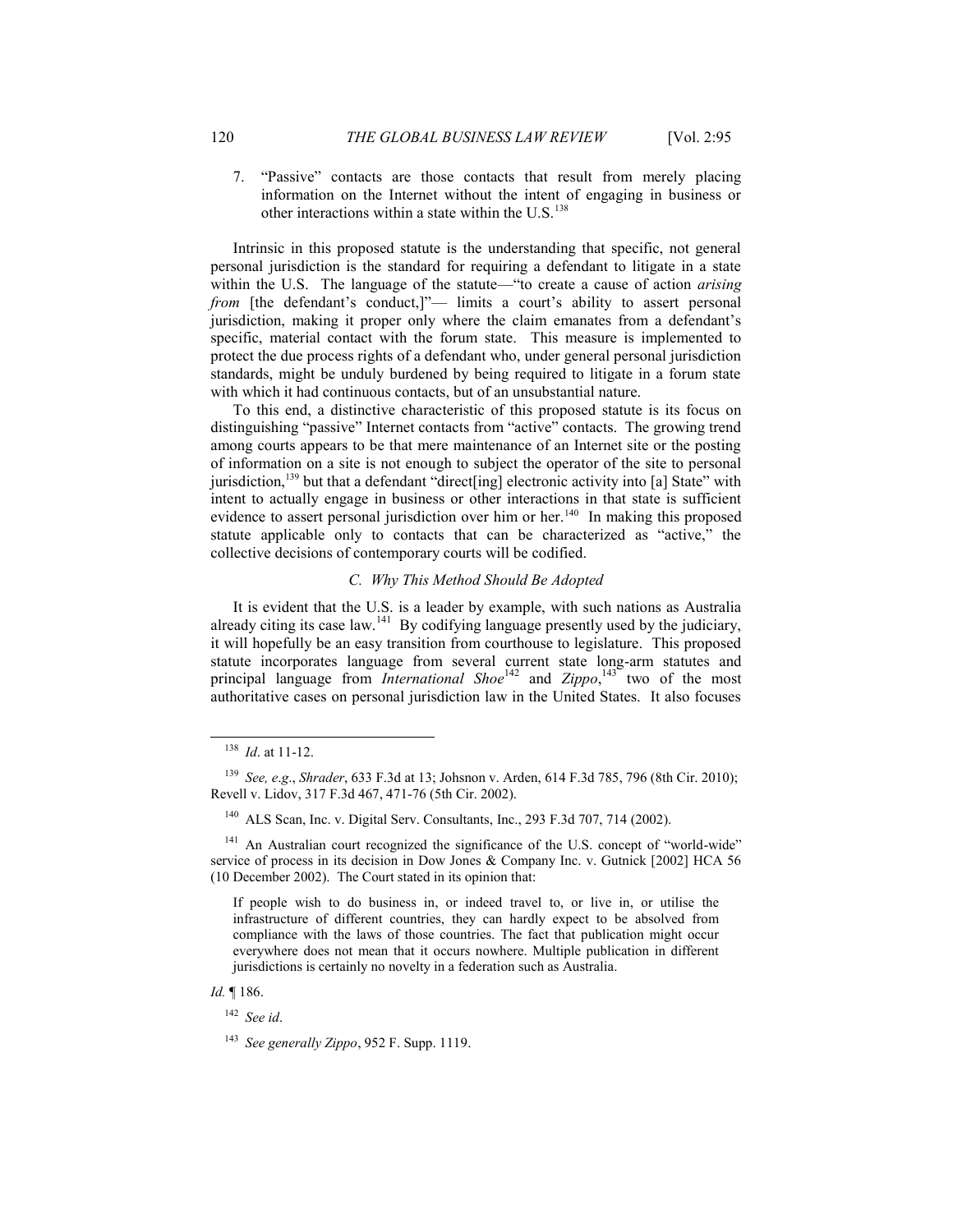on specific personal jurisdiction over a defendant, eliminating the broad (and often burdensome) scope that a general personal jurisdiction analysis brings.

This proposal is an improvement over other suggestions involving a major overhaul of current procedure or stare decisis. Though it will take time and money, the institution of a federal long-arm statute including e-commerce provisions is likely a much simpler task than creating an entirely new forum for personal jurisdiction dispute resolution. In short, a proposed statute incorporating ecommerce bypasses complications existent in suggestions introduced over the last quarter of a century while still accounting for their high points: simplicity and the consideration of due process.

Another advantage of instituting this federal long-arm statute is that it appears not to conflict with international jurisdictional standards. Rather, it comports with them. As previously stated, Western Europe and China each have a significant impact upon the e-commerce market and, as such, their jurisdictional laws have more relevancy here.

Within the European Union  $(EU)$ ,<sup>144</sup> the Regulation Brussels I governs.<sup>145</sup> Addressing both defendants living within other Member States and those living outside of the EU, it states that persons domiciled in a Member State are to be sued in the courts of that Member State.<sup>146</sup> Where the matter concerns a contract dispute between two entities within the EU, the defendant may be sued in the Member State where the place of performance of the obligation was to take place.<sup>147</sup> In terms of defendants residing outside of the EU, plaintiffs of Member States may assert jurisdiction over a foreign defendant if that defendant has a place of business or residence within the Member State.<sup>148</sup> Where the foreign defendant has no such presence within the Member State, the plaintiff within the EU must apply to his or her local court and request that jurisdiction be asserted over the foreign defendant.<sup>149</sup> That court will only grant permission if the plaintiff proves sufficient grounds for asserting jurisdiction, much like the U.S.'s minimum contacts test.<sup>150</sup> Of course, defendants do have a right to challenge jurisdiction similar to those brought in the

<sup>146</sup> *Id.* at Section 1, General Jurisdiction, art. 2(1) ("Subject to this Regulation, persons domiciled in a Member State shall, whatever their nationality, be sued in the courts of that Member State.").

<sup>&</sup>lt;sup>144</sup> EU Member States include Austria, Belgium, Bulgaria, Cyprus, The Czech Republic, Denmark, Estonia, Finland, France, Germany, Greece, Hungary, Ireland, Italy, Latvia, Lithuania, Luxembourg, Malta, The Netherlands, Poland, Portugal, Romania, Slovakia, Slovenia, Spain, Sweden, and the United Kingdom.

Council Regulation (EC) No 44/2001 of 22 December 2001. This is commonly referred to as "Regulation Brussels I."

<sup>&</sup>lt;sup>147</sup> *Id.* at Section 2, Special Jurisdiction, art.  $5(A)(1)(a)$  ("A person domiciled in a Member State may, in another Member State, be sued: 1. in matters relating to a contract, in the courts for the place of performance of the obligation in question.").

<sup>148</sup> Yannis Constantine, *Private International Law and the Questions of Jurisdiction and Enforcement in Litigation Cases with a Foreign Element*, ANTHONY GOLD, http://www. anthonygold.co.uk/site/ang\_articles/ang\_articles\_commercial/ang\_articles\_private\_internation al\_law.html (last visited Feb. 24, 2011).

<sup>149</sup> *See id*.

<sup>150</sup> *See id*.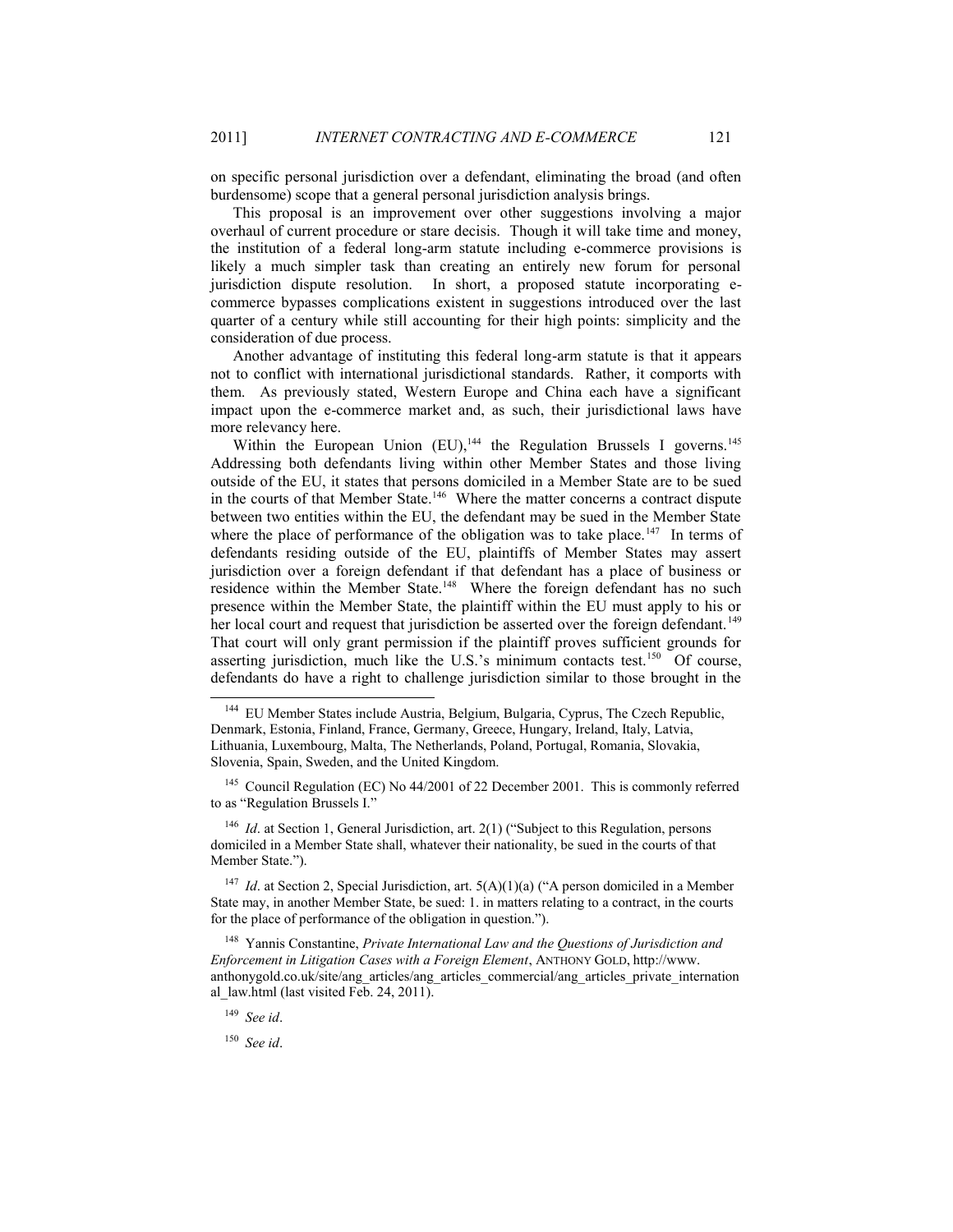U.S. in accordance with due process considerations if they deem jurisdiction to be inappropriate or burdensome.<sup>151</sup>

China's civil procedure laws are comparable, mandating that "[a] lawsuit initiated over a contract dispute shall be under the jurisdiction of the people's court in the place where the defendant has his or her domicile or where the contract is performed."<sup>152</sup> The law also provides that, where a particular jurisdiction within China, or even the nation as a whole, has a particular interest in a dispute, specific courts within China may claim jurisdiction.<sup>153</sup>

Comparing the laws of these collective jurisdictions shows that a federal longarm statute authorizing the assertion of personal jurisdiction over foreign defendants who have established minimum contacts with the U.S. is appropriate in e-commerce cases. The principal concerns of those territories are the sufficiency of the contact between parties arising out of the contract, fairness of process, and the interests of the home state. These important issues are addressed with the proposed federal long-arm statute.

 $\overline{\phantom{a}}$ 

The parties to a contract may choose through agreement stipulated in the written contract the people's court in the place where the defendant has his or her domicile, where the contract is performed, where the contract is signed, where the plaintiff has his or her domicile or where the subject matter is located to have jurisdiction over the case, however, such an agreement may not violate the provisions of this Law regarding jurisdiction by level and exclusive jurisdiction.

<sup>153</sup> See Part One, ch. II, Section 1, art. 18: "The grassroots people's courts shall have jurisdiction as courts of first instance over civil cases, unless otherwise stipulated by this Law;"

Art.19: "The intermediate people's courts shall have jurisdiction as courts of first instance over the following civil cases:

(1). major cases involving foreign interests;

(2). cases that have major impact on the area under their jurisdiction;

and

(3). cases under the jurisdiction of the intermediate people's courts as determined by the Supreme People's Court;"

Art. 20: "The higher people's courts shall have jurisdiction as courts of first instance over civil cases that have major impact on the areas under their jurisdiction;"

Art. 21: "The Supreme People's Court shall have jurisdiction as the court of first instance over the following civil cases:

(1). cases that have major impact on the whole country; and

(2). cases that the Supreme People's Court deems it should try."

<sup>151</sup> *See id*.

 $152$  Law of Civil Procedure (P.R.C.) (Adopted by the Fourth Session of the Seventh National People's Congress on April 9, 1991, promulgated by the Order No 44 of the President of the P.R.C.), Part One, ch. II, Section 2, art. 24. *See also* Part One, ch. II, Section 2, art. 25: